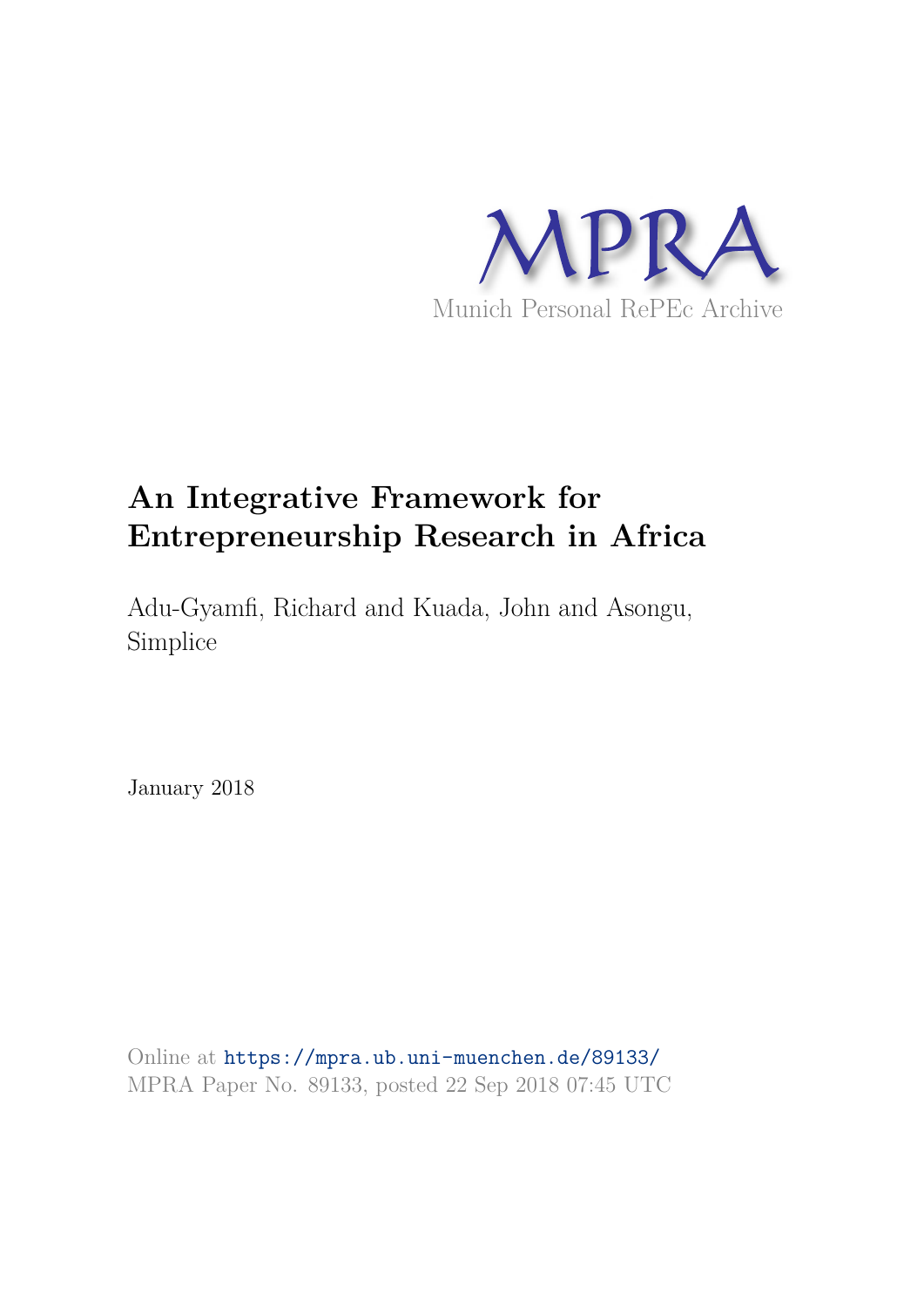# A G D I Working Paper

## WP/18/025

### **An Integrative Framework for Entrepreneurship Research in Africa**

**Richard Adu-Gyamfi**  International Trade Centre, Switzerland E-mail: [richardadugyamfi@gmail.com](mailto:richardadugyamfi@gmail.com) 

 **John Kuada**  Aalborg University, Denmark E-mail: [kuada@business.aau.dk](mailto:kuada@business.aau.dk) 

**Simplice A. Asongu** African Governance and Development Institute, P.O. Box 8413, Yaoundé, Cameroon E-mails: [asongusimplice@yahoo.com,](mailto:asongusimplice@yahoo.com) [asongus@afridev.org](mailto:asongus@afridev.org)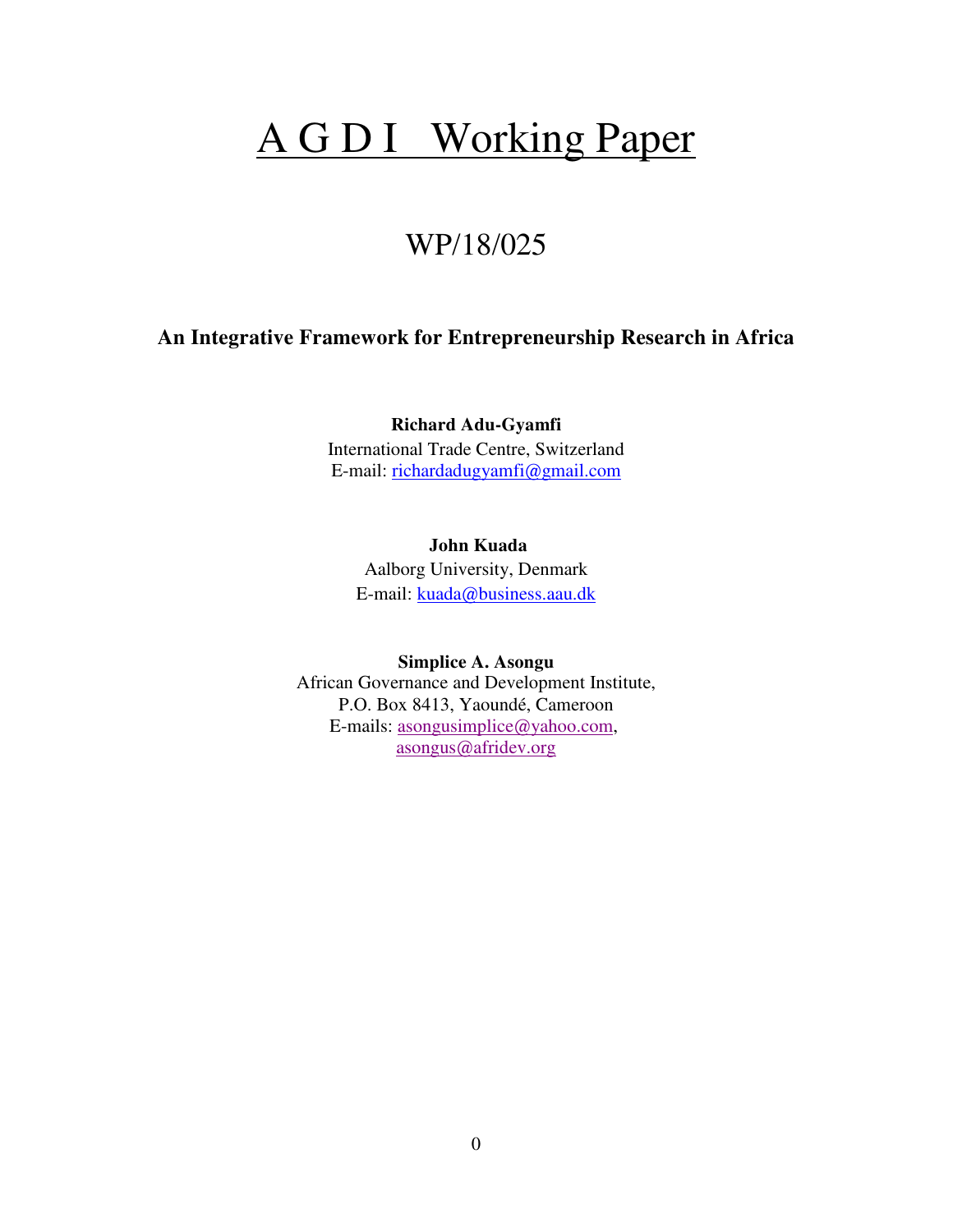Research Department

# **An Integrative Framework for Entrepreneurship Research in Africa**

**Richard Adu-Gyamfi, John Kuada & Simplice A. Asongu** 

January 2018

#### **Abstract**

*Despite the good intentions in sub-Sahara Africa (SSA), previous policy initiatives on entrepreneurship have been disjointed, unambitious, and implemented without commitment and required resources. Furthermore, there has been limited research that can provide insight into the reasons why some of the policy initiatives appear to be successful while others fail. Some scholars have suggested that without a context-specific classificatory guide, policymakers are unlikely to be accurate in their assessment of the growth capabilities of prospective candidates for specific promotion initiatives and this can explain some of the policy failures. This observation has motivated the present paper. Our aim is to provide a framework that helps identify the different contextual dimensions influencing enterprise creation processes in SSA.*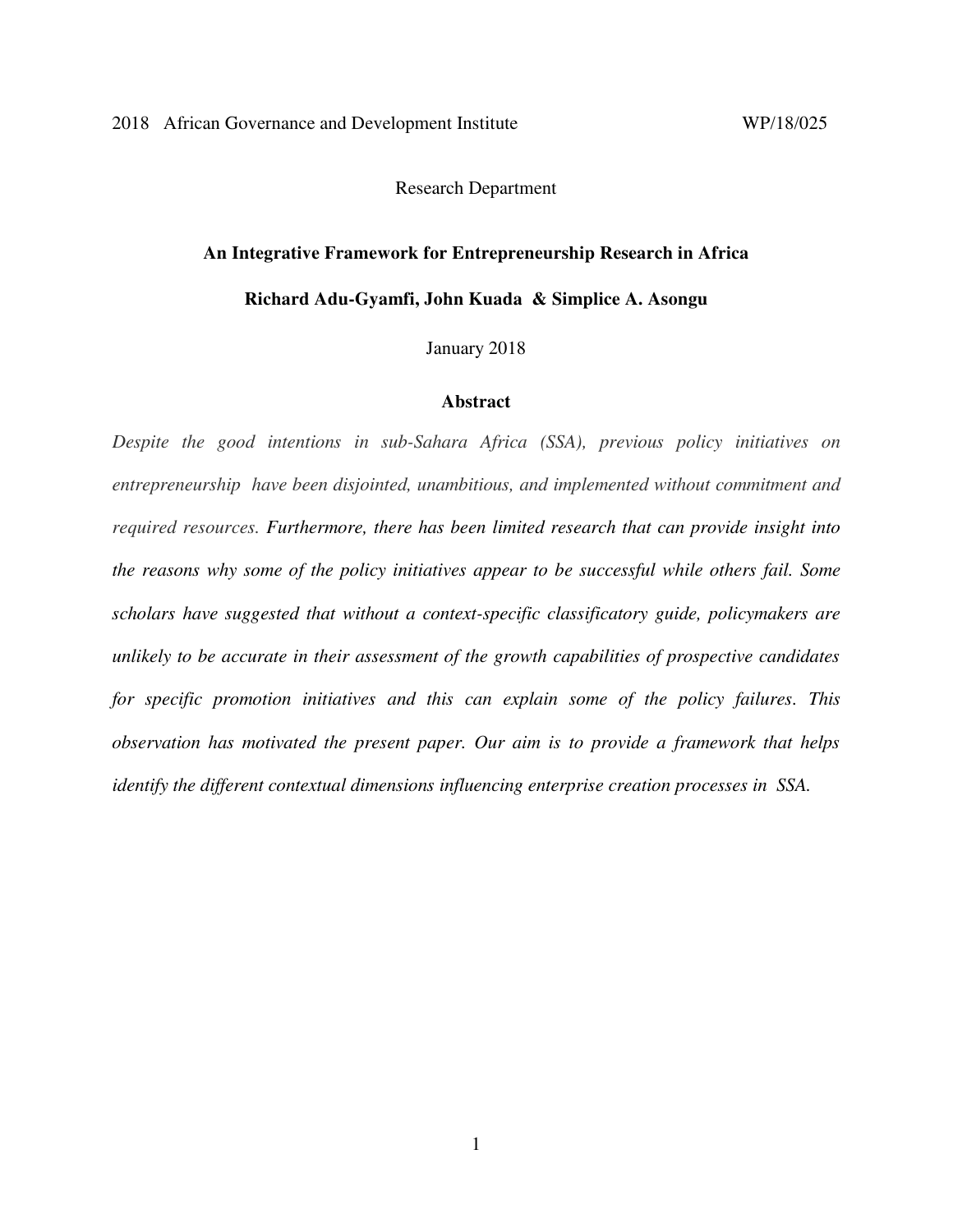#### **Introduction**

The view that private enterprise creation in Africa provides a greater promise for sustainable economic growth and poverty alleviation is gaining popular endorsement among development economists. The emerging perspective is that the formation of such businesses strengthens individuals' capacity to care for themselves and their families, while generating revenues necessary for anti-poverty policies of governments (Fafchamps, Teal, &Toye, 2001; Nafukho & Helen Muyia, 2010). Some studies have also suggested that there are strong associations between national levels of entrepreneurial activity and the levels of economic growth in countries (Carree, van Stel, Thurik, & Wennekers, 2002). These observations have legitimized the increasing focus on entrepreneurship in national economic development policies in most countries (North & Smallbone, 2006). They have also encouraged African governments and policy makers to promote policies aimed at creating conducive conditions that can broaden the base of entrepreneurial supply and ensure the emergence and continuous flow of entrepreneurs in their economies (McDade & Spring, 2005). Despite the good intentions in sub-Sahara Africa (SSA), previous policy initiatives have been disjointed, unambitious, and implemented without commitment and required resources. Furthermore, there has been limited research that can provide insight into why some of the policy initiatives appear to be successful while others fail (Kuada, 2015). Some scholars have suggested that without a context-specific classificatory guide, policymakers are unlikely to be accurate in their assessment of the growth capabilities of prospective candidates for specific promotion initiatives and this can explain some of the policy failures (Gartner, Mitchell, & Vesper, 1989; Landau, 1982). This observation has motivated the present paper. Our aim is to provide a framework that helps identify the key factors influencing enterprise creation and development processes in Africa and clarify the complementarities between them. Such a framework should provide a basis from which future entrepreneurship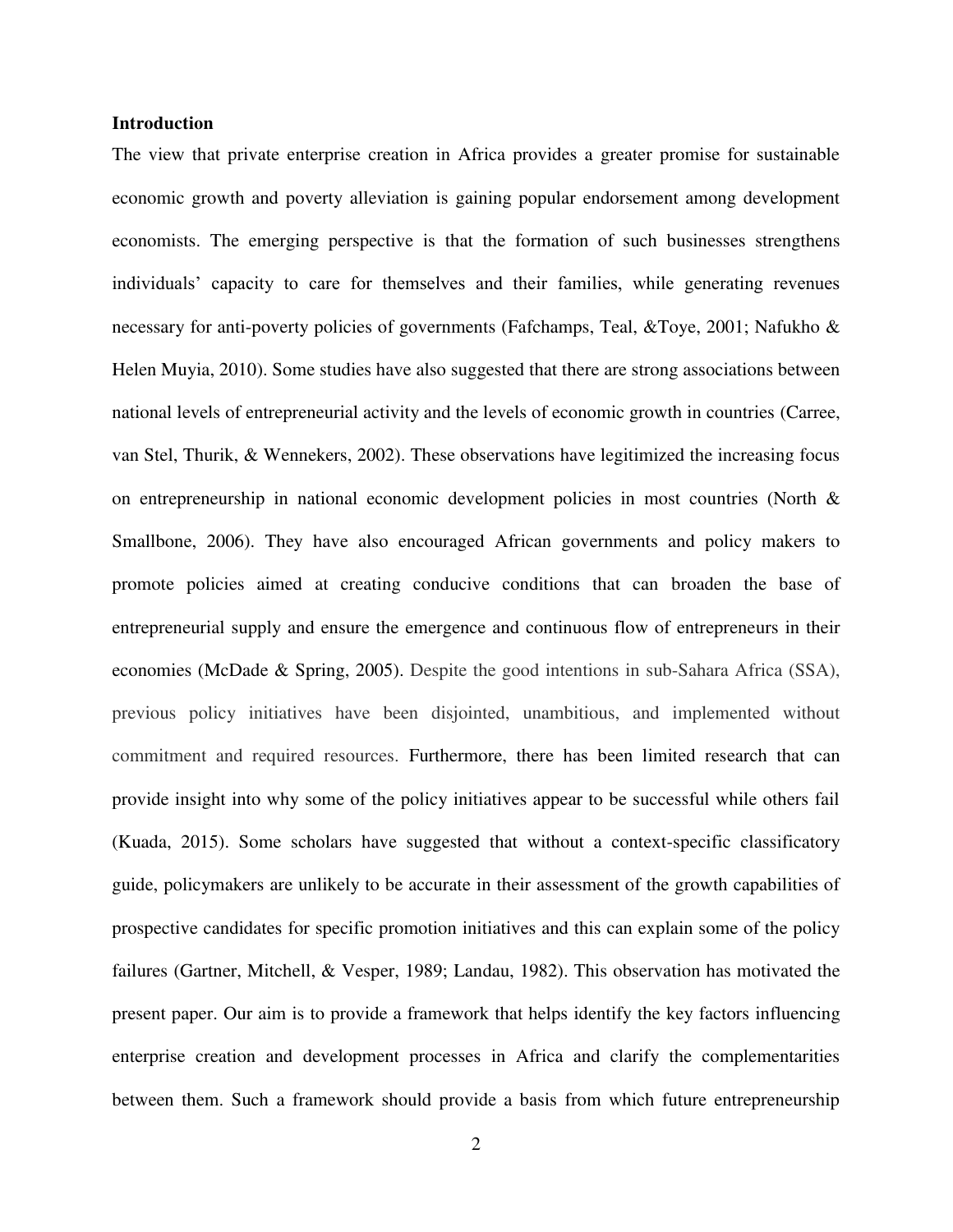research in Africa can be conducted and at the same time provide policy guidance for the design of initiatives, measures and institutions to promote entrepreneurship in African countries.

In the next sections, we gauge the relationship between entrepreneurship and economic development. This leads us to provide an understanding about the types of entrepreneurs generally referred to in the entrepreneurship landscape. Following a contextual view in which entrepreneurship occurs, we turn to the different types of contexts affecting entrepreneurial activities. Based on the aforementioned, we develop an integrative framework that offers research opportunities for entrepreneurship research in Africa. A research agenda is are laid out. We conclude by highlighting the relevance of a new perspective on entrepreneurship research in Africa.

#### **Entrepreneurship and Economic Development**

The relationship between entrepreneurship and economic development can be discussed in six main strands, namely: wealth creation and sharing; the creation of jobs; balanced regional and economic developments; Gross Domestic Product (GDP) and GDP per capita; standards of living and exports (Asongu, 2013; Brixiová, Ncube, & Bicaba, 2015; Rugimbana, 2010; Rugimbana & Kojo Oseifuah, 2010; Rugimbana, Mensah, & Benedict, 2010). The points are substantiated in chronological order.

First, within the framework of wealth creation and sharing in order to establish a business, entrepreneurs are able to attract capital from various stakeholders (e.g. investors, the public and banks) as well as invest their own resources for productive ends. The process does not only mobilize public wealth, it also enables investors to benefit from the success of transforming new ideas or substantiating existing ideas into growing businesses by means of pooled capital. This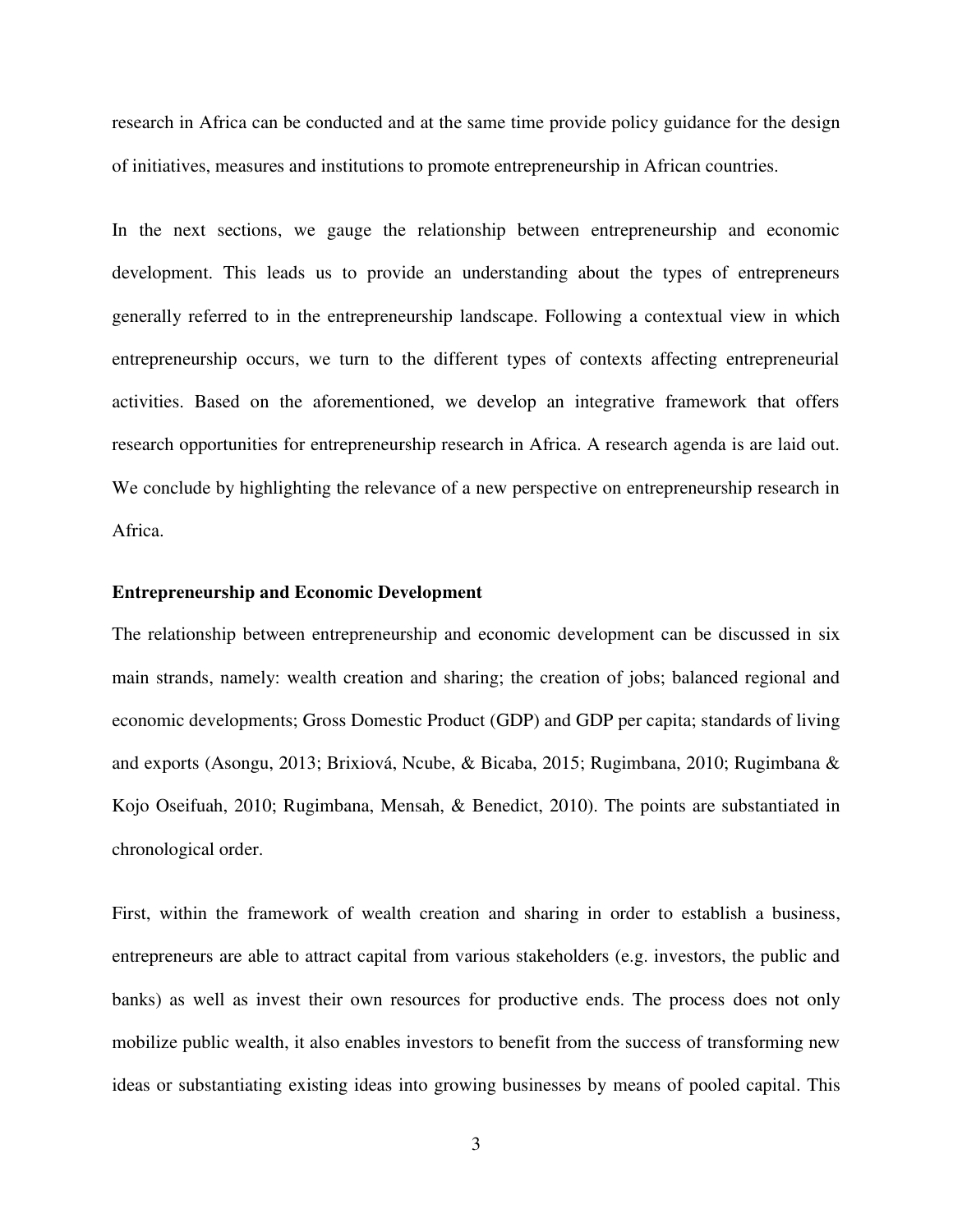eventually culminates in the creation and distribution of wealth for economic development. This narrative is in accordance with the literature on institutions governing entrepreneurship (George, Rao-Nicholson, Corbishley, & Bansal, 2015), especially favourable political and economic institutions (Autio & Fu, 2015)and financial access establishments(Im & Sun, 2015).

Second, entrepreneurship is fundamental in the creation of jobs. This is from both direct and indirect perspectives. On the former, becoming an entrepreneur is a self-employment avenue because the process is associated with one less employment seeker in an economy. On the latter front, if the business entails a complex organisation and process of value creation, employment maybe further provided to many job seekers. Employment is essentially for economic development because those employed consume and pay taxes, *inter alia*. This narrative is in accordance with recent entrepreneurship literature (Brixiová et al., 2015; Rugimbana et al., 2010; Rugimbana & Kojo Oseifuah, 2010).

Third, the process of setting-up a business can contribute towards balanced regional development if entrepreneurs locate less developed areas for the establishment of their industrial units and new businesses. Associated development externalities to the business location decisions include: employment opportunities, enhancement of transport facilities (airports, rail links and roads) and improvement of other public and private services, such as hospitals, schools, water supply and stable electricity. From the perspective of community development, it is relevant to note that since economic growth is always associated with community development, entrepreneurship should drive some features that are essential for community development such as training and education, healthcare and other public commodities. Works by Bürcher (2017), Qian and Jung (2017) support these insights.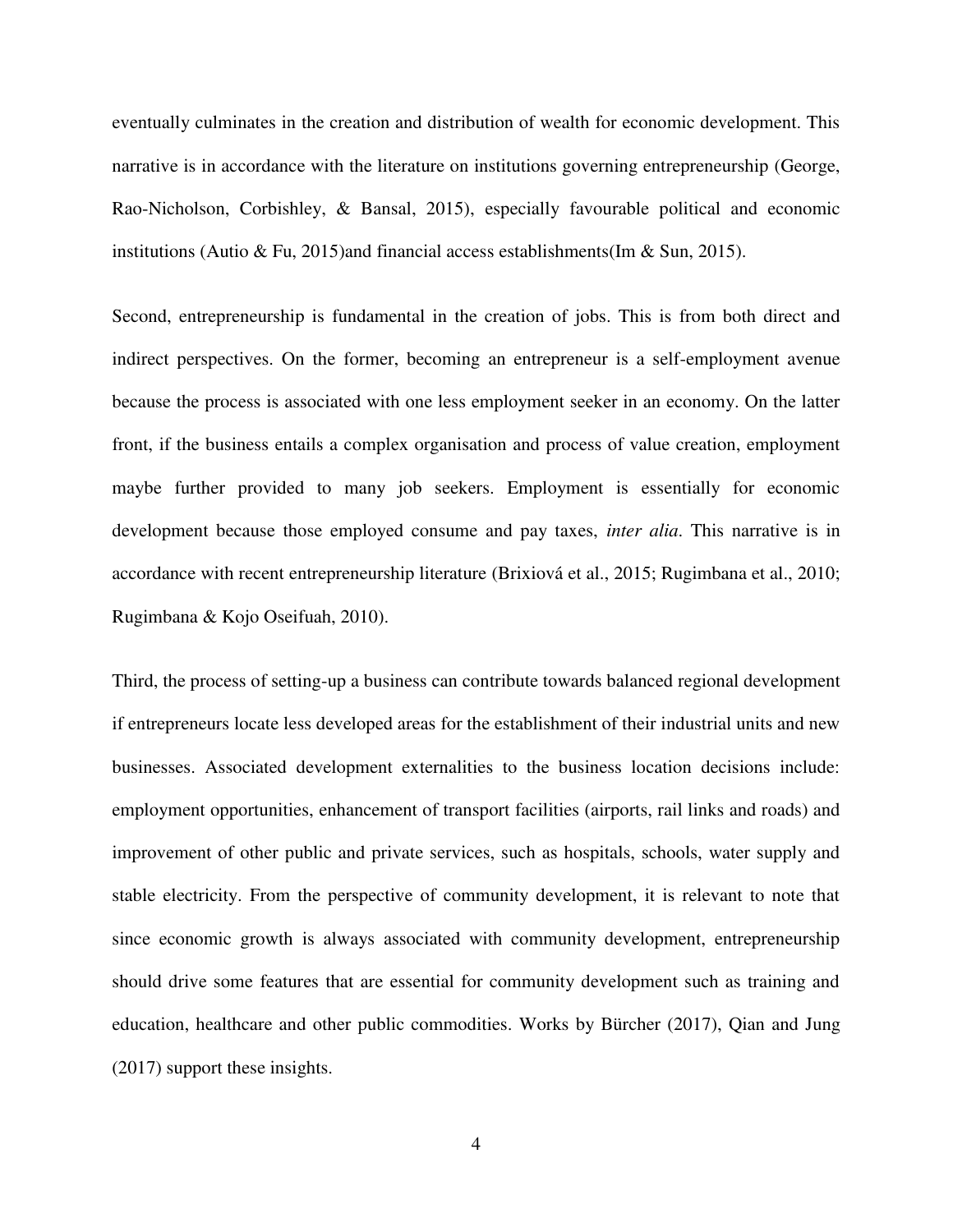Fourth, in addition to wealth creation and sharing discussed in the first strand, entrepreneurship is also a measure of economic prosperity such as GDP and GDP per capita that are directly linked to economic development. For instance, an established business entity uses resources like capital, land and labour to add value to commodities which increase national product, national income and per capita income. These associated advantages derived from entrepreneurship are consistent with recent entrepreneurship and knowledge economy literature (Asongu & Tchamyou, 2016; Tchamyou, 2017).

Fifth, since a measure of economic development is increase in the living standards of citizens in a country, entrepreneurs contribute towards improving living standards beyond the pioneering and tailoring of innovations that improve the overall quality of life of customers, employees and other community stakeholders. Contemporary examples include smart cities and environmentally-friendly commodities. This perspective on living standard accords with recent literature on the relevance of entrepreneurship for poverty alleviation (Bruton, Ahlstrom, & Si, 2015; Si et al., 2015) and the provision of social amenities(Alvarez, Barney, & Newman, 2015).

Sixth, an export-led economic development strategy is facilitated by domestic entrepreneurs that are competitive enoughto use cutting-edge technologies and access foreign and bigger markets. The corresponding foreign reserves from export surplus are used as cushion in stabilising the economy. Such stabilisation is an essential condition for maintaining current levels of investments as well as attracting future investments because investors and entrepreneurs have been documented to prefer economic environments that are characterised by less ambiguity (Kelsey & Le Roux, 2017a, 2017b).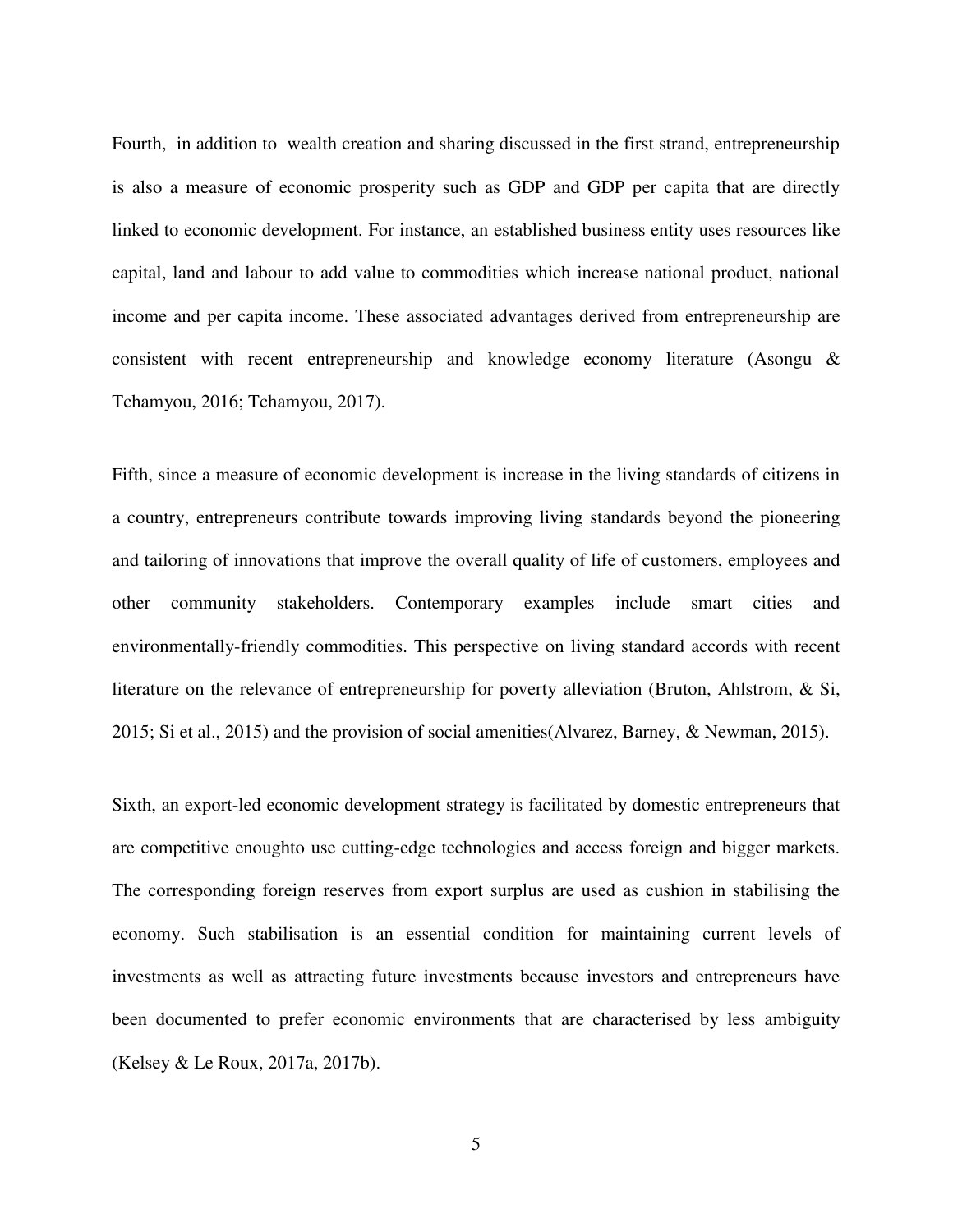In the light of the above, entrepreneurship can spark and promote economic development by creating jobs, starting new businesses as well as contributing to a multitude of development objectives such as enhancement of exports, increase of GDP, promotion of skills and knowledge economy.

#### *Understanding the types of entrepreneurs*

Shane and Venkataraman (2000, p.218) describe the field of entrepreneurship as involving "the study of sources of opportunities; the processes of discovery, evaluation, and exploitation of opportunities; and the set of individuals who discover, evaluate, and exploit them". This definition summarizes previous perceptions of entrepreneurial activities as the outcome of isolated and discontinuous efforts made by individuals (with Calvinistic attitudes to work and life) to identify and exploit lucrative opportunities within a given business environment (Venkataraman, 1997). Some scholars argue that the ability to identify and exploit an opportunity is acquired by learning (Kuada, 2015) or is a psychological characteristic (Brockhaus, 1982; McClelland, 1987; Sexton & Bowman, 1985; Shane & Venkataraman, 2000). Psychological characteristics attributed to opportunity identification and exploitation include assertiveness (McClelland, 1987), internal locus of control (Brockhaus, 1982), innovativeness, risk-taking, proactiveness and aggressiveness (Lumpkin & Dess, 1996; Sexton & Bowman, 1985).

In line with these perceptions, the entrepreneurship literature has different classifications of entrepreneurs. For example, Smith (1967) identified two ideal types of entrepreneurs – the craftsman and the opportunist. The craftsman has a disposition to focus on the present and past, possesses technical education, and has low levels of confidence and flexibility. The opportunistic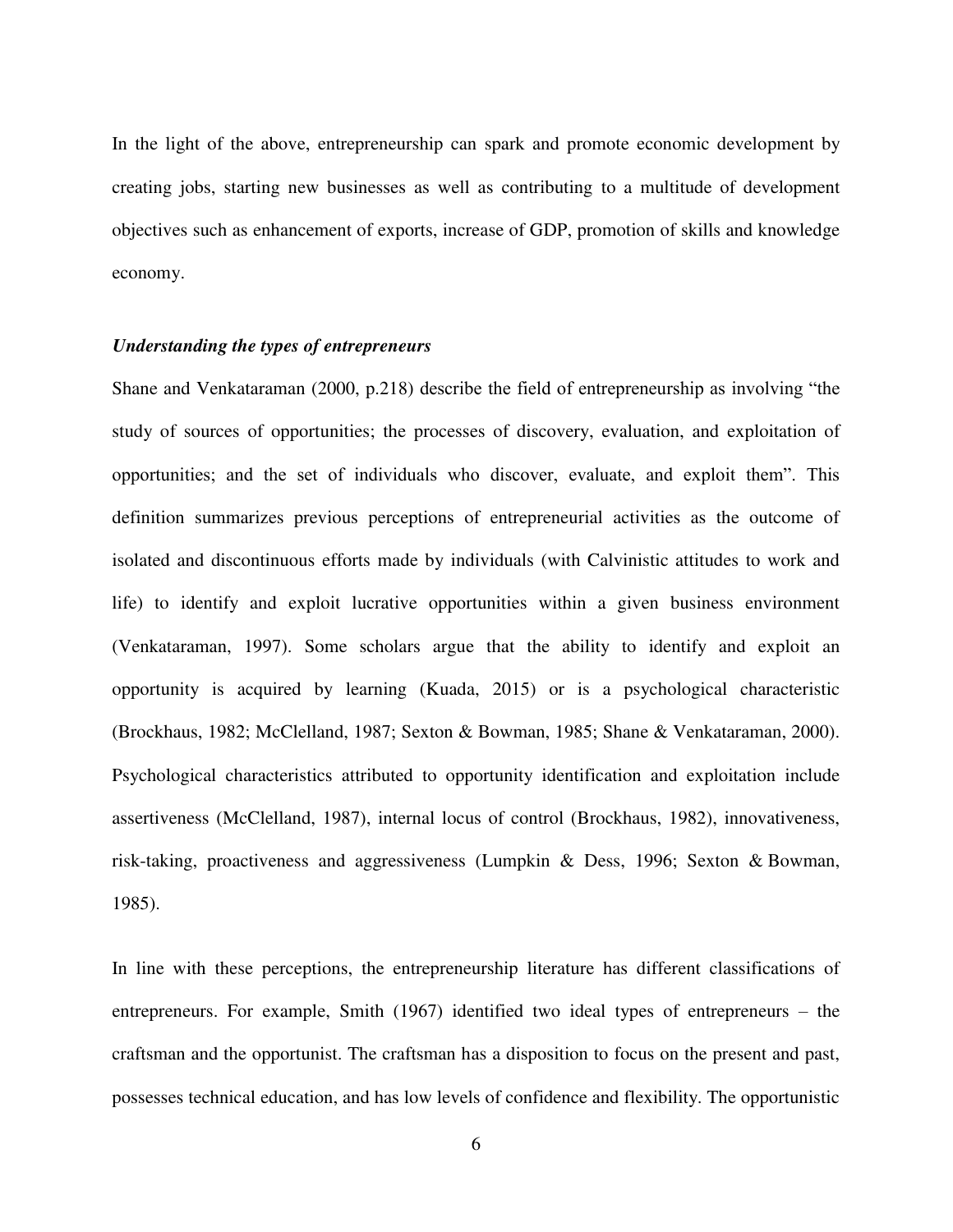entrepreneur is advanced in education and is mindful of the society, highly flexible and has a futuristic orientation. Stanworth and Curran (1976) identified three types of entrepreneurs - the artisan, the classical entrepreneur and the manager. While the artisan predominantly seeks to satisfy intrinsic desires (independence, control and personalized quality provision), the classical entrepreneur predominantly pays attention to profit maximization. The manager predominantly seeks to be recognised for his/her managerial excellence, specifically from business peers both within and without the firm he/she manages. Landau(1982)listed four types – the consolidator whose business combines low innovation effort with low level of risk; the gambler who combines low degree of innovation with high level of risk; the dreamer whose business is characterised by a high level of innovativeness and low level of risk; the true entrepreneur who is able to combine high level of innovation with high level of risk. Based on a Schumpeterian view of entrepreneurship, Carland, Hoy, Boulton, and Carland (1984) conceptually differentiated between the small business owner and the entrepreneur. The former is an individual whose motive is to establish and manage a business to pursue personal goals not related to profit and growth. The latter is an individual who has profit and growth intentions of the venture he/she establishes and manages. Gartner et al. (1989) offered the following eight ways in which new business ventures are formed by the entrepreneur  $- (1)$  escaping to something new; (2) putting the deal together; (3) roll-over skills/contacts; (4) purchasing a firm; (5) leveraging expertise; (6) aggressive service; (7) pursuing a unique idea; and (8) methodical organising.

Some studies have suggested that the social, economic and political contexts within which individuals live have a determined impact on their decisions to start businesses and their chances of becoming successful (Barr, 2000; Kuada, 2015; Unger, 1998). It has also been argued that some business owners in emerging market economies are forced into entrepreneurship not by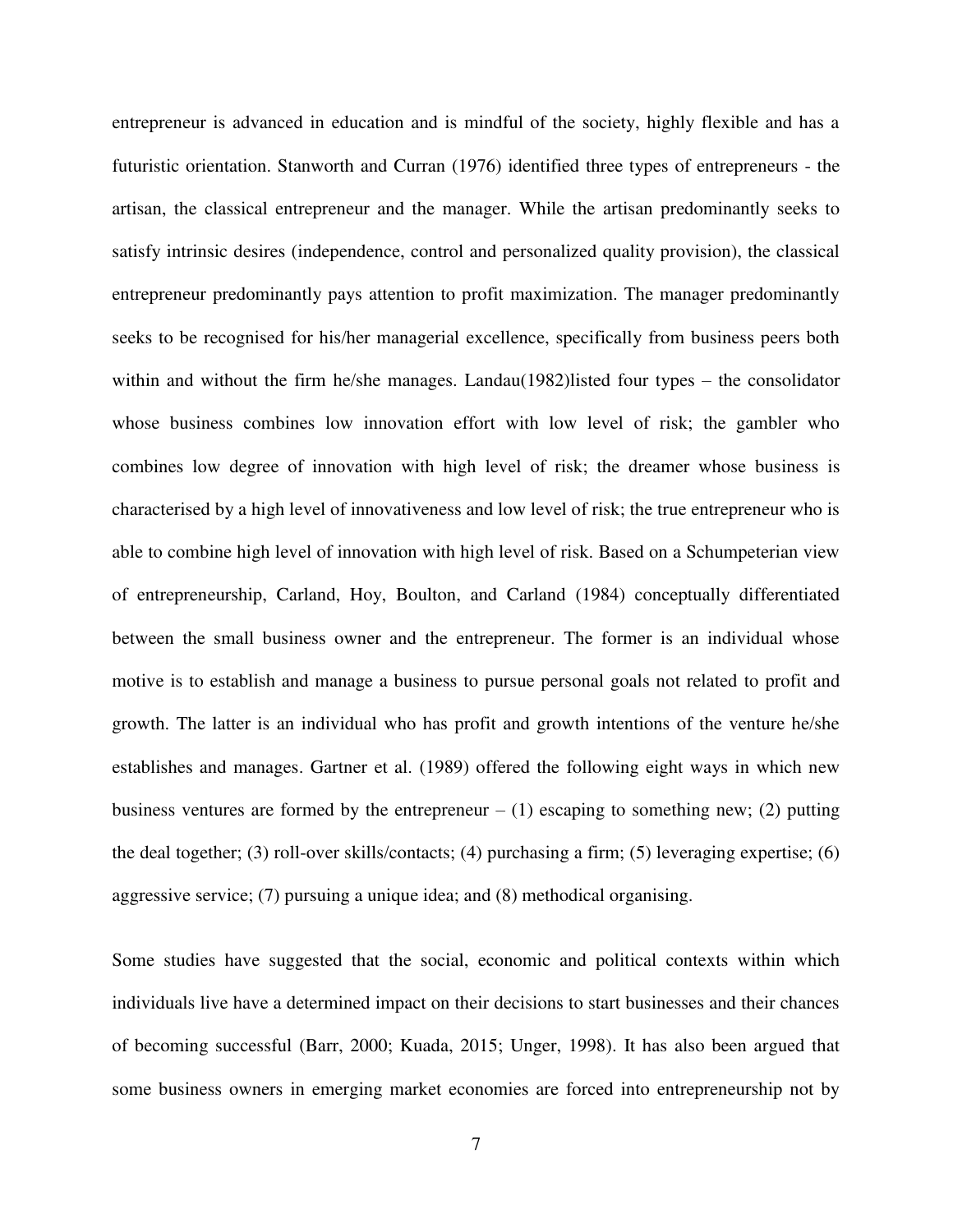choice but by necessity (Fitch & Myers, 2000; García-Cabrera & Gracia Garcia-Soto, 2008). Thus, studies that are concerned with the process of enterprise creation must not rely exclusively on the opportunity creation perspective. This awareness provides a justification for the argument that entrepreneurial activities in emerging market economies can be aptly described as either necessity or opportunity-driven. This dichotomy has been popularized by the Global Entrepreneurship Monitor (GEM), which seeks to inform global entrepreneurship attitudes and activities. The perspective has also been found useful in classifying the types of small businesses found in most countries in SSA. Thus, Babatunde and Qaim (2009) classified African business owners in the following main categories:

1. *Absolute necessity-driven business owners* who see their businesses as "survival workshops"

2. *Supplementary income-seekers* who see their businesses as a "pass-time" or "life-style"

3. *Social capital and political network exploiters* who see their businesses as a "social or political testimony"

*4. Opportunity-identifiers* who exhibit special capabilities in finding new business opportunities in their environments

*5. Innovators* who exhibit special creativity in finding new solutions to existing problems.

#### *Necessity-driven entrepreneurs*

Those who run their businesses as "survival workshops" may be described as necessity entrepreneurs. A necessity-driven entrepreneur is borne out of push factors such as joblessness created by market inefficiencies (Boyd, 2000; Fitch & Myers, 2000). The absence of jobs, war or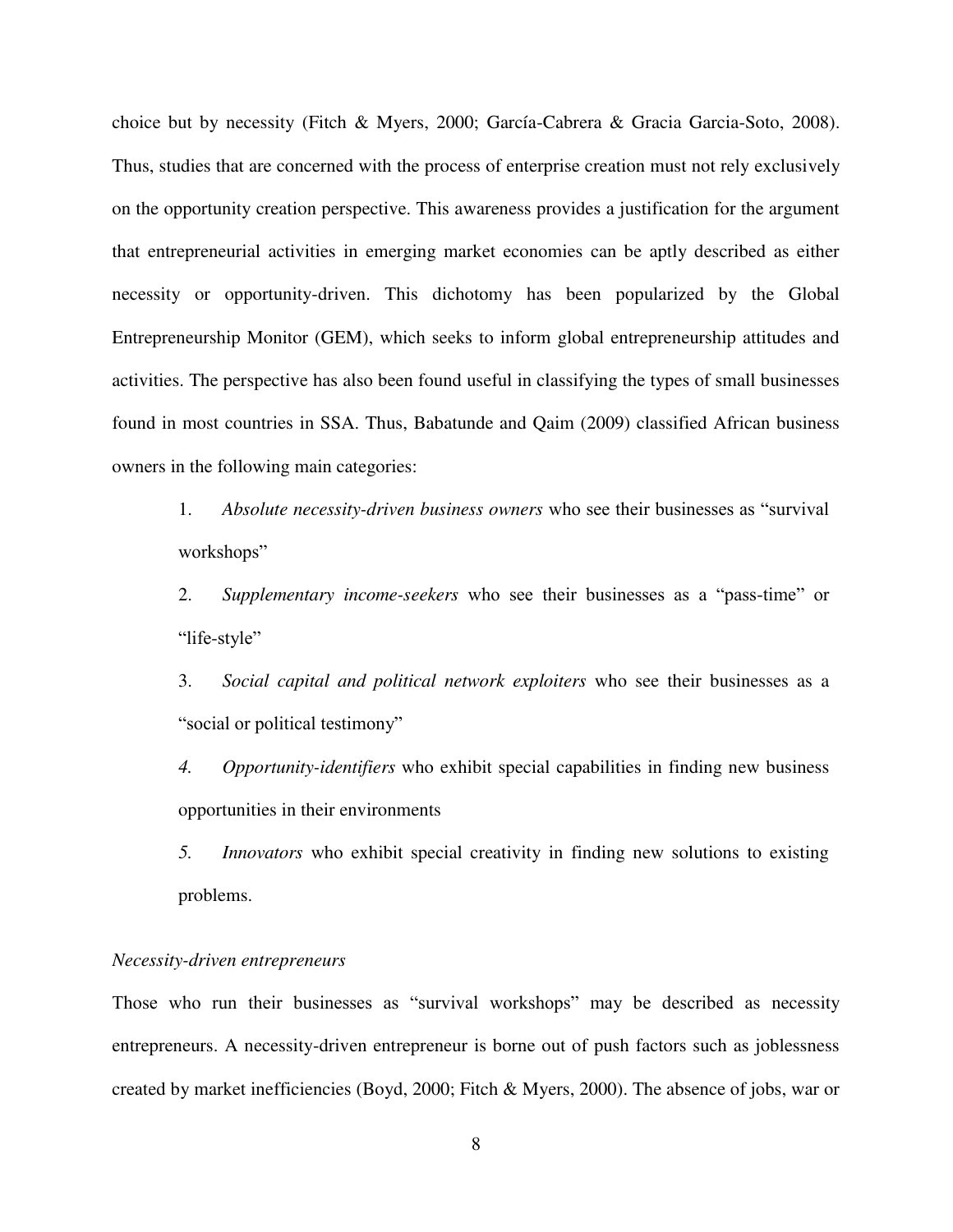famine (Landau & Gindrey, 2008) may cause people to start a business venture at home or elsewhere for the sake of survival. Thus for the necessity-driven entrepreneur, the motive behind the establishment of a business venture is simply premised on the human instinct to survive in the absence of resource in terms of property, wealth, group unity and cultural values (Boyd, 2000). Due to many resource constraints, the necessity-driven enterprises are usually relatively small (i.e. micro enterprises that provide marginal employment for a single individual) and largely end up operating outside economic mainstream, i.e. the informal sector. This partly justifies why such entrepreneurs are sometimes referred to as informal entrepreneurs (Gurtoo  $\&$ Williams, 2009; & Youssef, 2015).<sup>1</sup>

From a Schumpeterian viewpoint, creativity or innovativeness among informal entrepreneurs is low. The Schumpeterian entrepreneur is one who creatively destroys (existing) resources to bring out a new product or process of production. Previous studies have shown that such enterprises end up as perpetually "no-growth" businesses (see McCormick, Kinyanjui, & Ongile, 1997). Their owners have low levels of expectations and ambitions and are therefore inattentive to opportunities for growth. The main argument is that since survival is a necessity for the individual, they may not employ or exhibit innovativeness which exert energy and time, for these are of essence when an individual is in survival mode.

Though premised on survival strategies, authors have argued that necessity-driven entrepreneurs or informal entrepreneurs are not always pushed by disadvantaged circumstances to start a

 $\overline{a}$ 

.

<sup>&</sup>lt;sup>1</sup>Informal sector is a term generally used to describe micro enterprises such as hairdressing, commercial transportation, auto repairing, furniture production and retailing of food, clothing, medicines. Businesses in this group are usually unregistered and therefore unregulated (see Urban, Robert, and Gordon, 2011).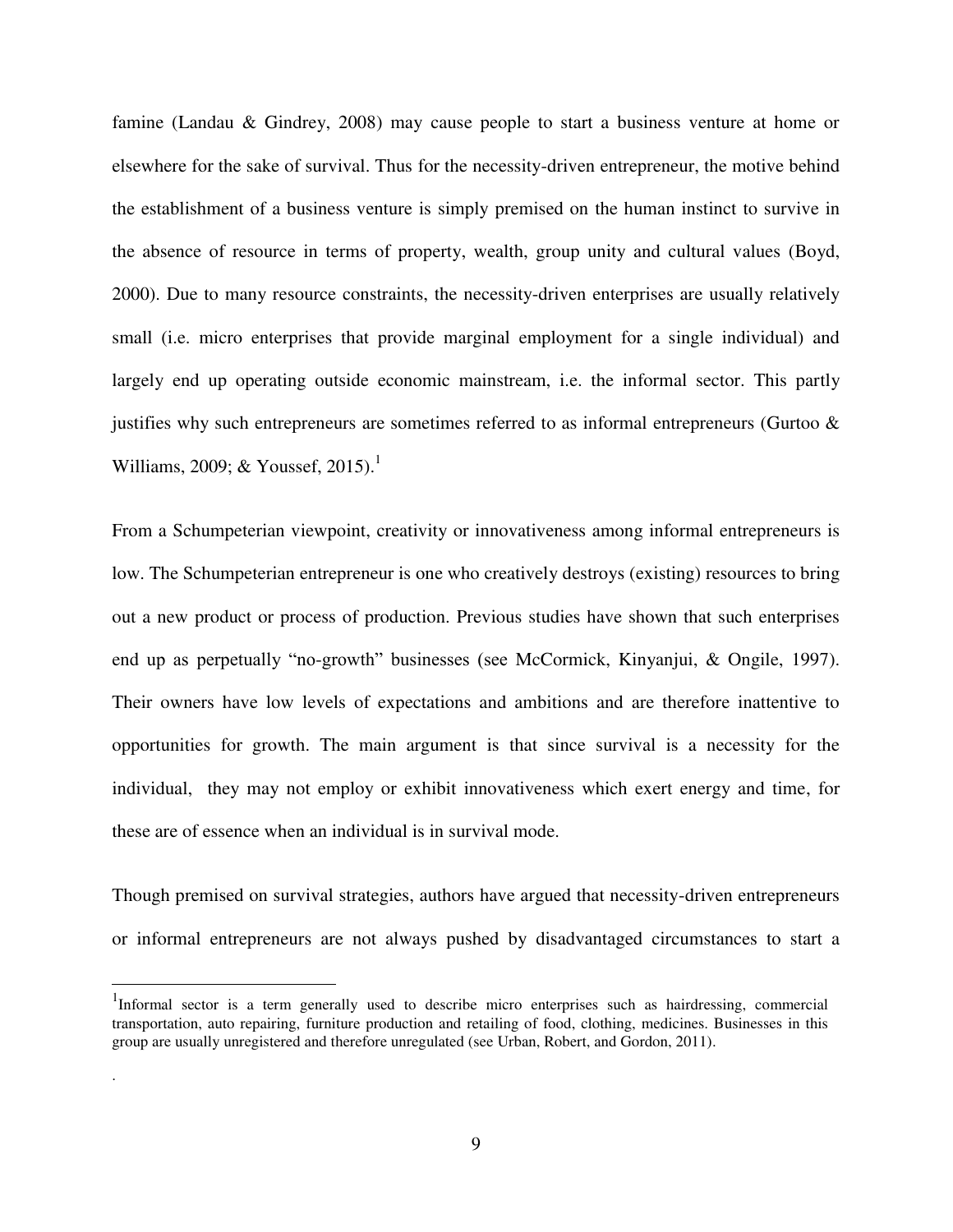business. They also do so by choice (Williams, 2007) to sometimes circumvent long bureaucracy in the formal sector (De Soto, 1989). A research by Gurtoo and Williams (2009) showed that out of 1700 workers interviewed over a period of seven years in India, 49% of the sample were in the informal sector on their own account. Another empirical evidence by Williams and Youssef (2013) revealed that for over 50,000 informal entrepreneurs interviewed in Brazil, less than half started a necessity-driven enterprise. Respondents in the "start-up by choice" category provided reasons such as seeking independence, promising opportunity, family tradition, experience or skill in the business. Given the evidence, some necessity-driven entrepreneurs have the latitude to claim autonomy and flexibility to figure out their creativity (Gërxhani, 2004), demonstrating some form of opportunity based on pull factors. From a Kirznerian viewpoint of entrepreneurship, a necessity-driven entrepreneur who starts a business by choice may exhibit the quality of alertness and look out for any opportunity that allows him/her to satisfy basic needs. This way, he/she may act proactively in search of opportunities. Growth expectations or potential are best low for necessity-driven entrepreneurs due to obstacles manifested in weak demand, lack of suitable secure premises (McCormick et al., 1997) and inability to easily access finance (McCormick et al., 1997; Wang, 2016). Nevertheless, they prefer to operate within the confines of stability to avoid formal ways of business conduct that requires registration with the State.

Leaning on these observations, it can be argued that there are different types of necessity-driven entrepreneurs – some driven by economic survival motives while others are driven by intrinsic goals such as independence, personal freedom or flexibility in balancing their business and domestic lives.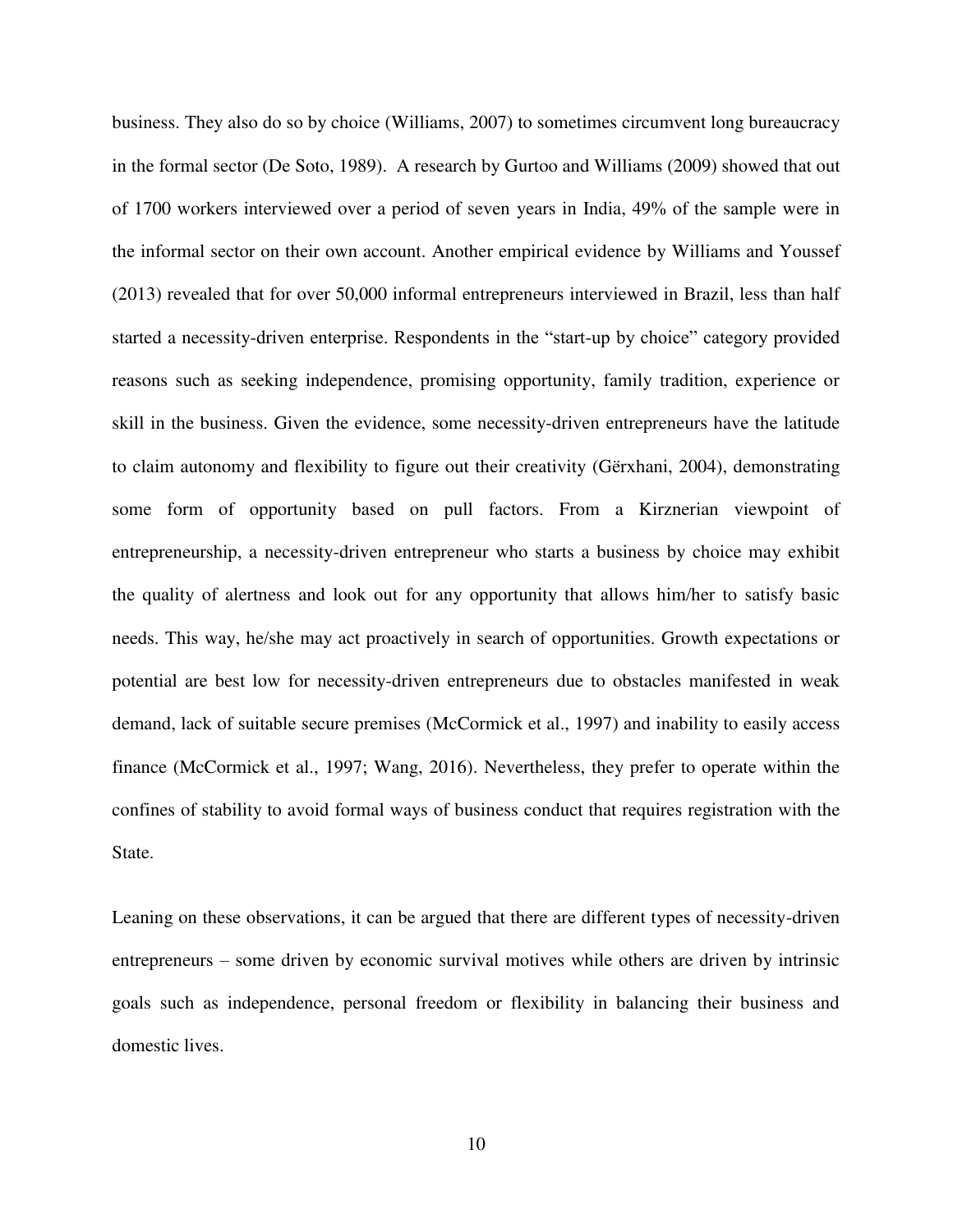#### *Opportunity-driven entrepreneurs*

As noted earlier, opportunity-driven entrepreneurs are those who identify hitherto unexploited opportunities and start a business on the basis of it. Thus they are not pushed by disadvantaged circumstances such as economic downturn, but pulled by their quest to employ themselves and/or others, gratify prestige (Baumol, 1990) or exercise a skill (Baumol & Strom, 2007). They exhibit high forms of creativity, aggressiveness and are willing to take high amount of risks especially when they find themselves in cultures that foster entrepreneurial action (Kuada, 2015; Lundvall & Johnson, 2006). Nevertheless, these do not appear in huge numbers as may be the case of necessity-driven entrepreneurs. A recent GEM study of entrepreneurs from 64 economies showed that there were more opportunity-driven entrepreneurs in efficiency-driven economies countries (71%) and innovation-driven countries (79%) than there were in factor-driven economies (GEM, 2016/17). The import of the study shows that high-income countries (innovation-driven)have structurally transformed economies that have surpassed the industrialization threshold of development. They have strong national social support systems which cushion the unemployed. Deductively entrepreneurial action emerging from these countries are more likely to be opportunity-driven than necessity-driven. This does not rule out necessity-driven entrepreneurship in high-income countries, for Fitch and Myers (2000) and Boyd (2000) have provided evidence of necessity-driven entrepreneurs among minority groups in the United States as much as Williams (2007) have shown in a study in England. The crux of the matter to be grasped is that entrepreneurship and economic development are correlated and opportunity-driven entrepreneurs have a significant role to play.

We argue that opportunity-driven entrepreneurs are also growth-oriented. Following Gutterman (2016), growth-oriented entrepreneurs are characterized by following a dream; taking advantage of a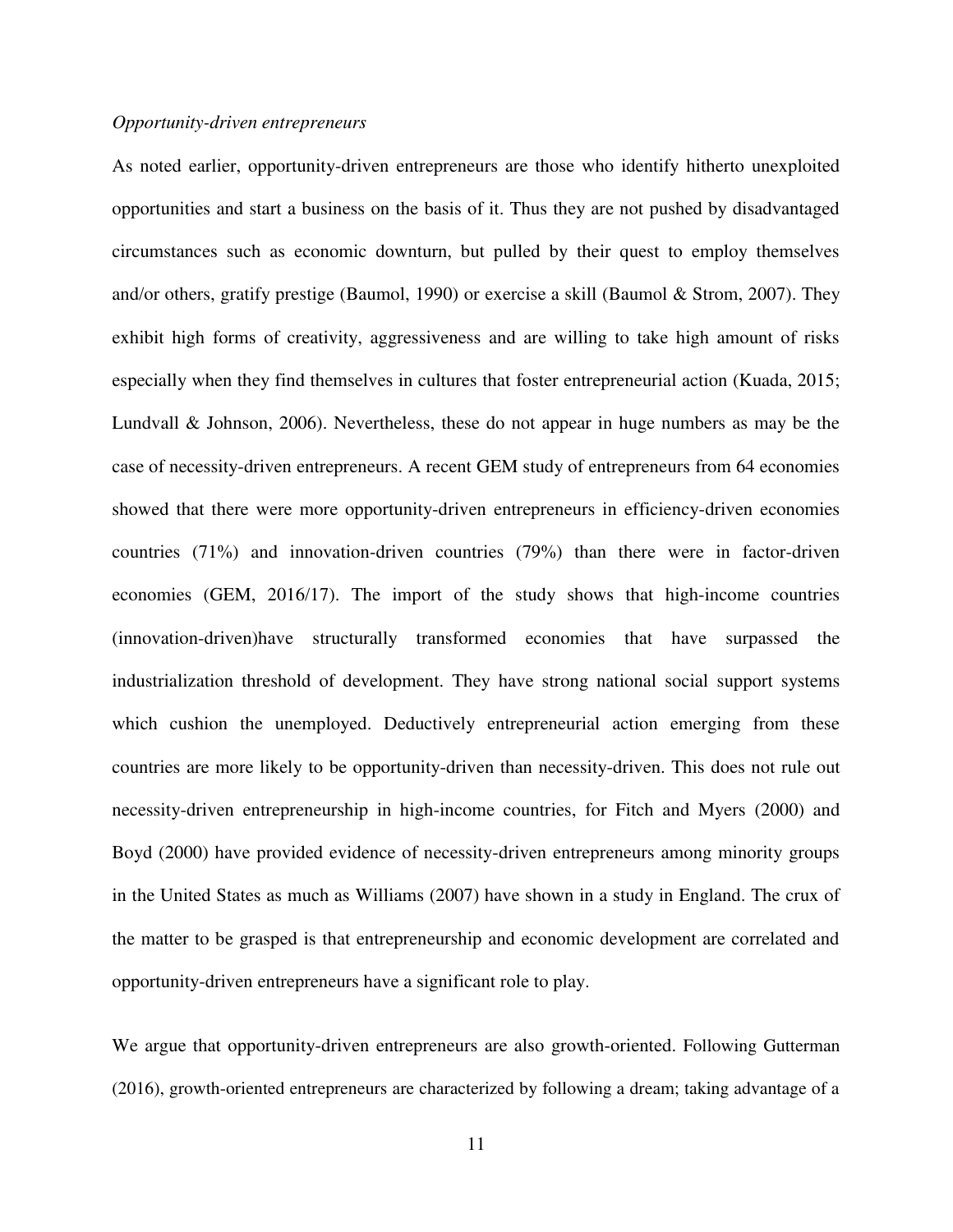market opportunity; getting autonomy over the entrepreneur's time; and "making a lot of money". These entrepreneurs are cognitively and behaviourally less concerned with resources in the pursuit of their entrepreneurial ambitions. They combine a strong desire for growth with the potential capacity to realise it. Thus, Stevenson and Jarillo (1990) argued that growth-oriented entrepreneurs focus on opportunities within the market without regard to resources they currently control. Similarly, Chen and Yang(2009, p.400)showed that growth-oriented entrepreneurs in Taiwan "creatively use the least resources at each stage of venture growth".

Turning to Africa, McDade and Spring (2005) argue that a 'new generation' entrepreneurs are emerging in several African countries. They describe this new group of entrepreneurs as business globalists who organized a system of business enterprise networks consisting of national, regional, and pan-African organizations<sup>2</sup>. They are characterized by high degrees of interaction within social and business relationships, as well as "the use of modern management methods and information technology, trust among fellow members, transparent business practices, advocacy on behalf of the private sector, and commitment to increasing intra-African commerce" (McDade & Spring, 2005, p.17). Their networks seek to improve the climate for private sector business in Africa and to promote regional economic integration.

#### **Contexts of Entrepreneurial Activities**

 $\overline{a}$ 

 $2$ The formation of African enterprise networks began in 1993 with the formation of the West African Enterprise Network (WAEN), followed in 1998 by the East African Enterprise Network (EAEN) and Southern African Enterprise Network (SAEN). Each regional network is comprised of national networks. WAEN consists of national networks from 13 countries in West Africa, EAEN has seven in East Africa, and SAEN has 12 in southern Africa. A regional enterprise network was not established in Central Africa because of the ongoing conflict in the Democratic Republic of the Congo. In 2000, the pan-African Enterprise Network (AEN) was formed.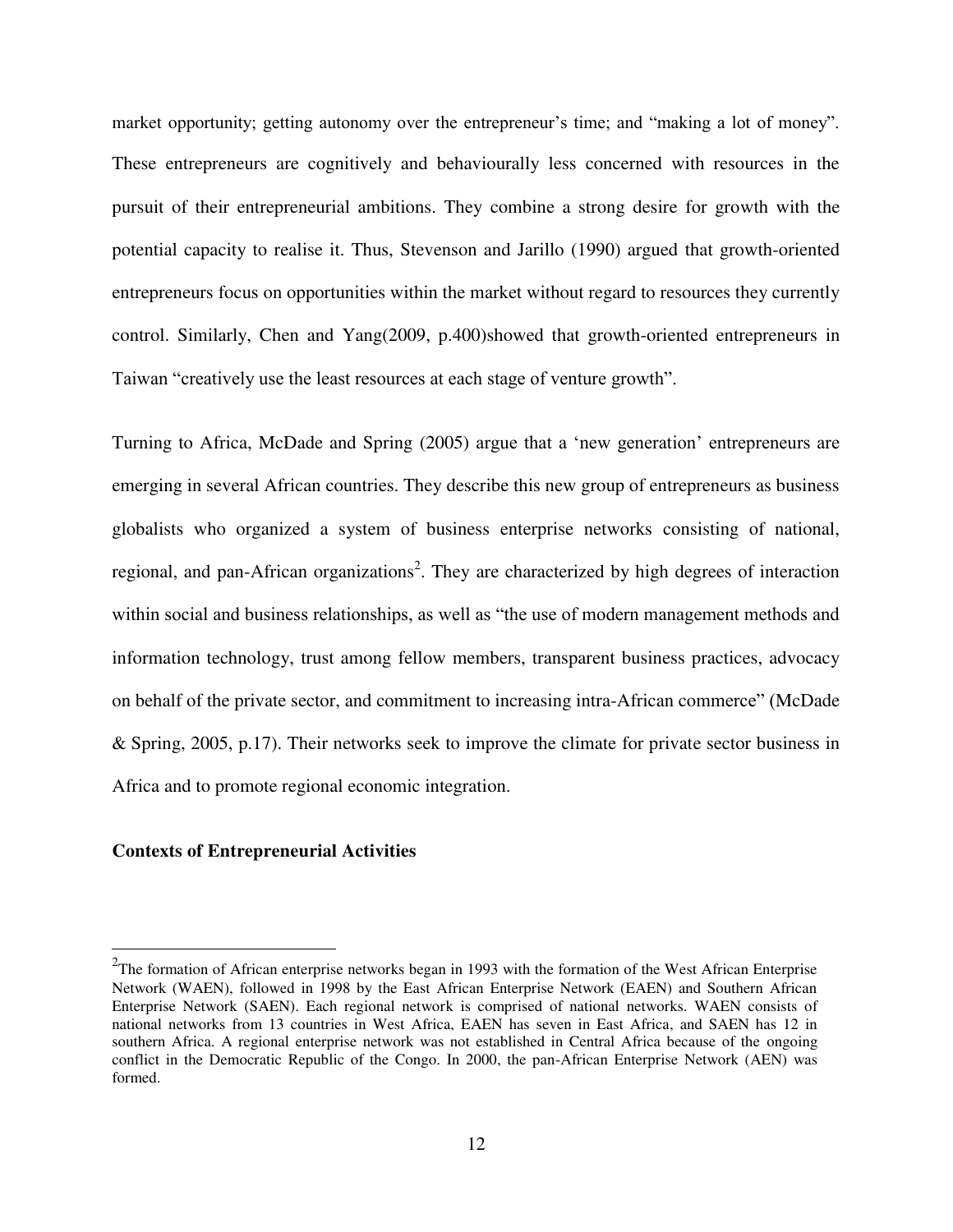Scholars have drawn attention to the meaning of context in a broad and useful way. They define it in terms of resources (amount and types), actors competing for resources, the activities, aims and requirements of firms and institutions (Håkansson & Snehota, 1997; Keating & McLoughlin, 2010; Schoonhoven, Eisenhardt, & Lyman, 1990). For other authors, context is a composition of major factors, such as the "regulatory environment, culture and norms, prior knowledge, market incentives and networks"(Cuero Acosta, Adu-Gyamfi, Nabi, & Dornberger, 2017, p.17). GEM offers a list of framework conditions that affect entrepreneurial attitudes and activities. They include twelve environmental features: entrepreneurial finance, government policies and support and relevance; government policies regarding taxes and bureaucracy; government entrepreneurship programmes, entrepreneurship education at school stage; entrepreneurship at post school stage and entrepreneurship training; research and development (R&D) transfer; commercial and legal infrastructure; internal market dynamics; internal market burdens and entry regulation; physical infrastructure; cultural and social norms (GEM, 2017/18). Based on existing works, Welter(2011) identified four omnibus types of dimensions of context - business, spatial, social and institutional context. ForZahra and Wright (2011), contextual dimensions include spatial, temporal, social and institutional. There exists similarities in the literature on context, therefore we discuss the spatial, temporal, business, social, institutional in addition to two other dimensions – macroeconomic and rural-urban contexts. We argue that these two dimensions add up to the multiplicity of contexts (Steyaert & Katz, 2004; Welter, 2011) that offer a broader understanding on the subject.

#### *Macro-economic context*

The entrepreneurial activity is elucidated by three important databases (Naudé, 2010), notably: (i) self-employment measured by the International Labour Organisation (ILO); (ii) the start-up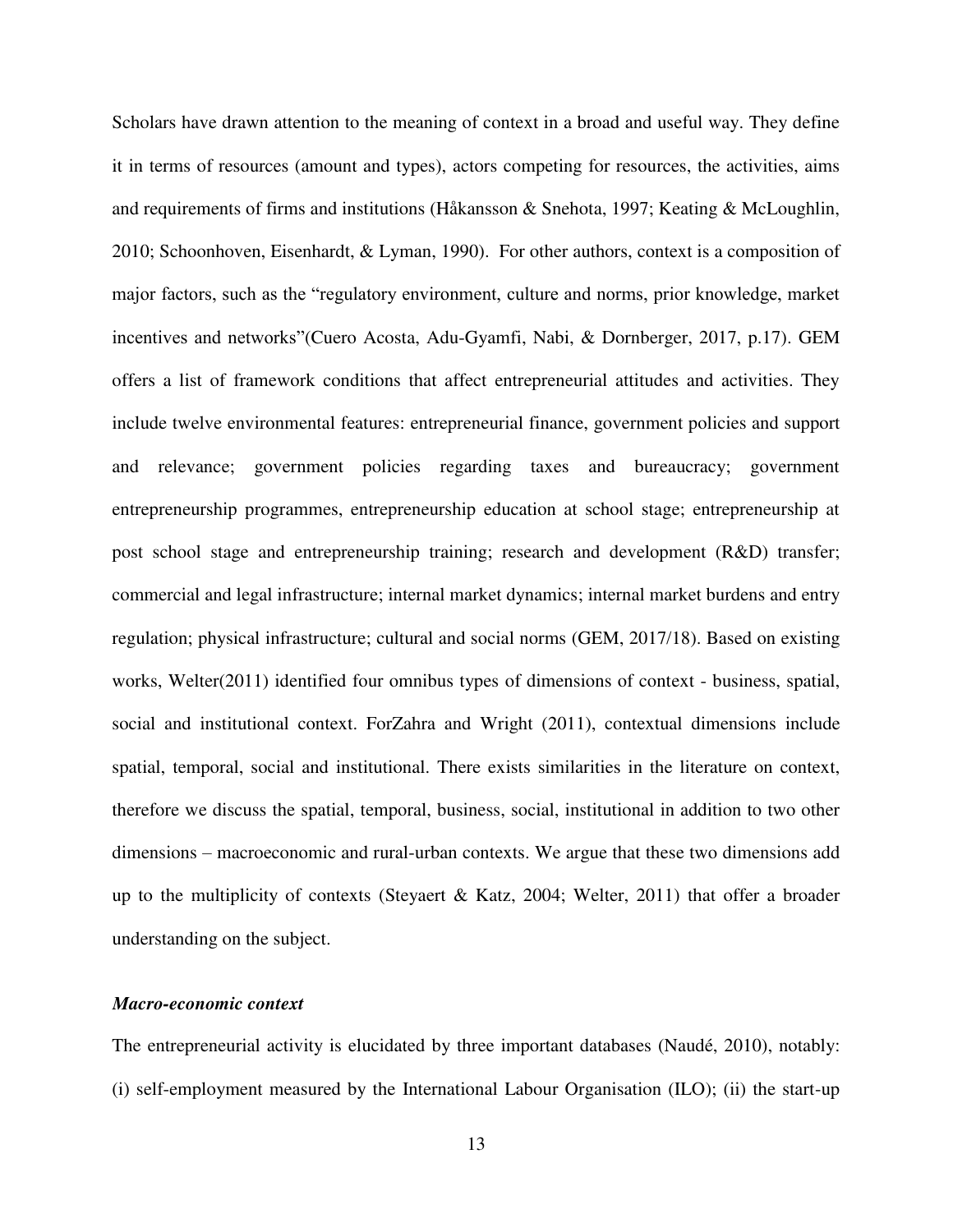rates of new firms measured by the Global Entrepreneurship Monitor (GEM) and (iii) the registration of new firms measured by the World Bank. Following Desai(2010), it is relevant to articulate that these databases measure firms within the formal economy as opposed to firms and entrepreneurial activities captured within the informal economic sector.

As documented by Naudé (2010), two main sets of findings have been documented by studies employing the highlighted databases. On the one hand, there is lack of empirical consensus as to whether entrepreneurship promotes economic growth, employment and productivity. This is essentially because studies have established mixed findings on causality flowing from entrepreneurship to these macroeconomic outcomes. On the other hand, there is an inverted Kuznets nexus between entrepreneurship and countries' level of economic development, measured in terms of GDP per capita.

An implication of the inverted Kuznets relationship is that entrepreneurship is highly associated with economic development in low income countries and high income countries. Conversely, middle income countries do not benefit from entrepreneurship in terms of economic development as it is the case in low income and high income countries. It follows that while entrepreneurship is beneficial for economic development at initial stages of development it also constrains economic development in a middle income trap. Moreover, once an economy has made the transition from middle income to high income, the benefits of entrepreneurship in terms of higher per capita income become apparent again. This may further imply that entrepreneurship in transition economies is less innovative (Gollin, 2008).

#### *Spatial context*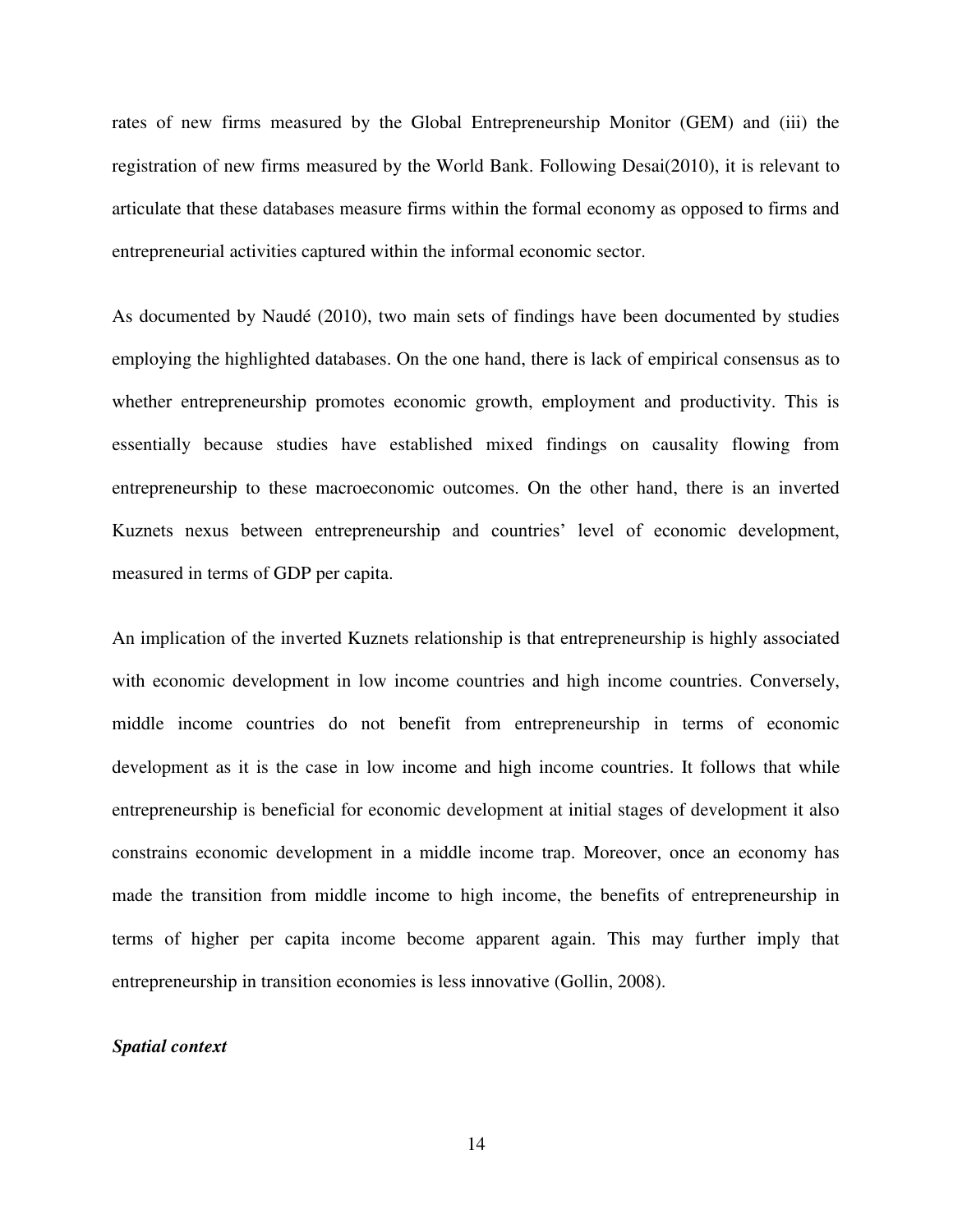Welter(2011) explains the spatial context as the geographic location in which an enterprise takes form. Zahra and Wright (2011) complement by explaining that the spatial dimension of context concerns new venture concentration, geographic movement of firms, people and the geographic points of entrepreneurial activities. An industrial cluster study by McCormick (1999) revealed that clothing (Eastland garment), metal products (Kamukunji), fish (Lake Victoria), vehicle repair clusters (Ziwani) in Kenya; vehicle and metal work clusters (Suame) in Ghana; and the clothing cluster (Western Cape garments) in South Africa are, borrowing Welter's (2011; pp.170-171) parlance, deeply intertwined in "business, social, and spatial spheres…which fosters the development of a particular local identity". New and potential entrepreneurs from these clusters are thus shaped by the cluster's identity. In line with this, the spatial context of entrepreneurship may include community, heritage or ethnic entrepreneurship (Welter, 2011). In such a spatial context, the individual is replaced by a group for direct benefit with little interest in profit making (Welter, 2011), which may give rise to social entrepreneurship (Rivera-Santos, Holt, Littlewood, & Kolk, 2015). Authors further contend that the issue of female entrepreneurship can be placed under the socio-spatial context to illuminate understanding about established patterns of enterprise formation (Welter, 2011). By and large, females are assigned the housewife roles in many societies (for instance in Sub-Saharan Africa). Therefore female entrepreneurship breaks the norm in some communities, but women are sometimes compelled to start business at home, which may not at first instance win the trust of potential clients or seen as pure business other than an activity of leisure (Mirchandani, 1999; Welter, 2011).

#### *Temporal context*

The temporal dimension concerns with the emergence of a venture, change, sustainability of new firms over time and society or group perception of time in relation to resource allocation and the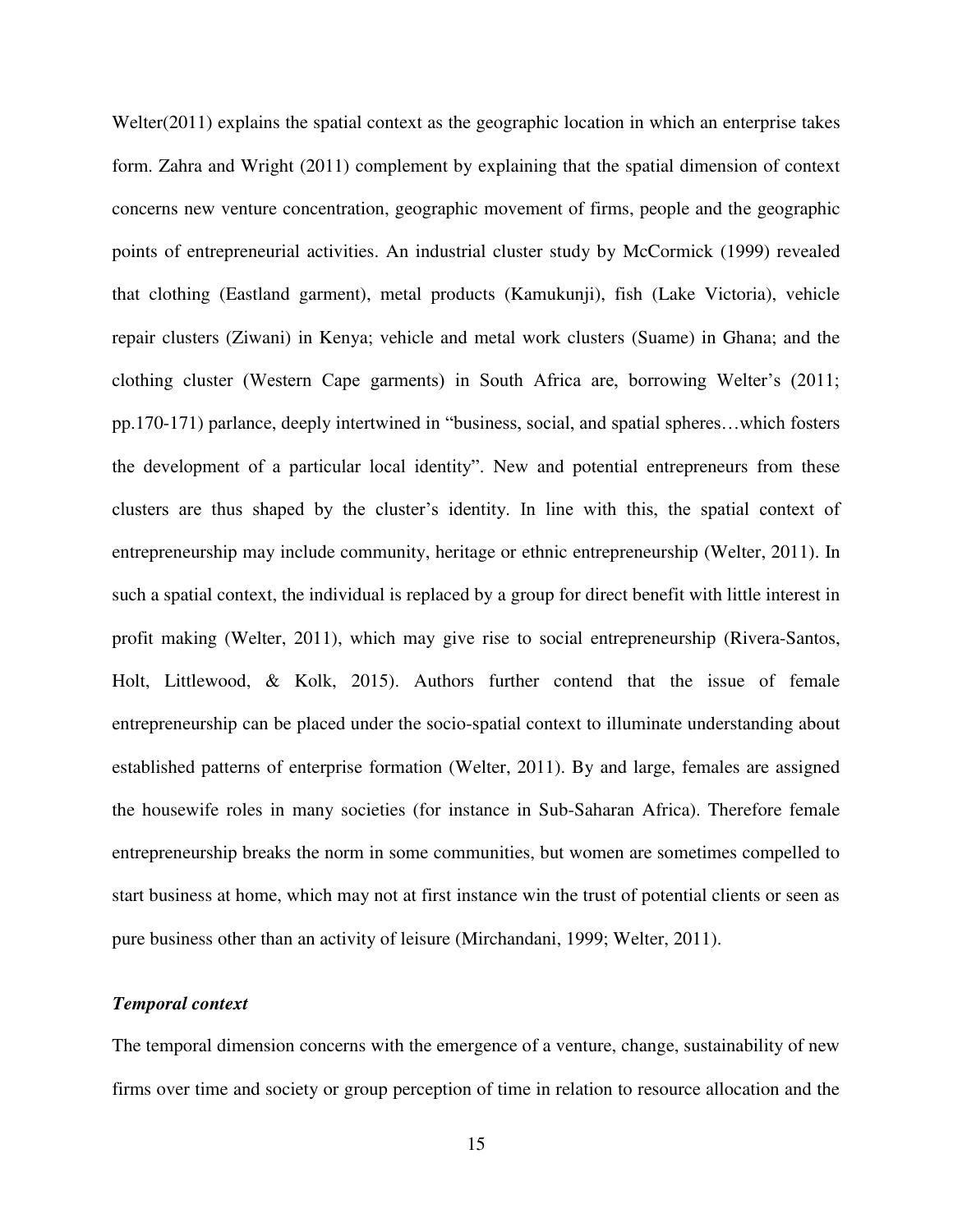different aspects of the entrepreneurial process (Zahra & Wright, 2011). Ucbasaran, Westhead, and Wright (2009, p.111) found that "experienced entrepreneurs identified more opportunities and exploited more innovative opportunities with greater wealth creation potential". Experienced entrepreneurs are those who have identified and exploited (innovative) business opportunities over a long period of time. Thus their experience teaches a lot about success and failure, catalysing or constraining new opportunity identification and exploitation (Ucbasaran et al., 2009). Delmar and Shane(2004) found that new ventures that first legitimise activities (completing a business plan and establishing a legal entity) increase their chances for survival. But the findings by Delmar and Shane fit the domain of formal enterprise formation. This same however could not be said for informal enterprise formation.

In a study of time and national cultures, Usunier (1991) found that with the exception of Black Africans in Mauritania, individuals from other countries (e.g. Germany, France, South Korea) in the survey agreed to appointment making when in business. One can deduce that countries such as Germany, France and South Korea are highly advanced countries with strong industrial bases, therefore the dictates of timely production of goods prompt strict observance of time. Mauritania, however is less developed with no strong and large industrial base which may not trigger the timely delivery of ordered goods, hence the tendency of a lax attitude to time is high. These variations have consequences for resource allocation specifically with enterprise formation. The history of the evolution of an economy also has consequences in how entrepreneurship is perceived. Until recently many African countries used the state apparatus as the dominant approach to enterprise formation (Kuada, 2006). Individual enterprise formation was somehow stifled. With the continent now largely opened, the making or unmaking of entrepreneurship may be undoubtedly tied to its past.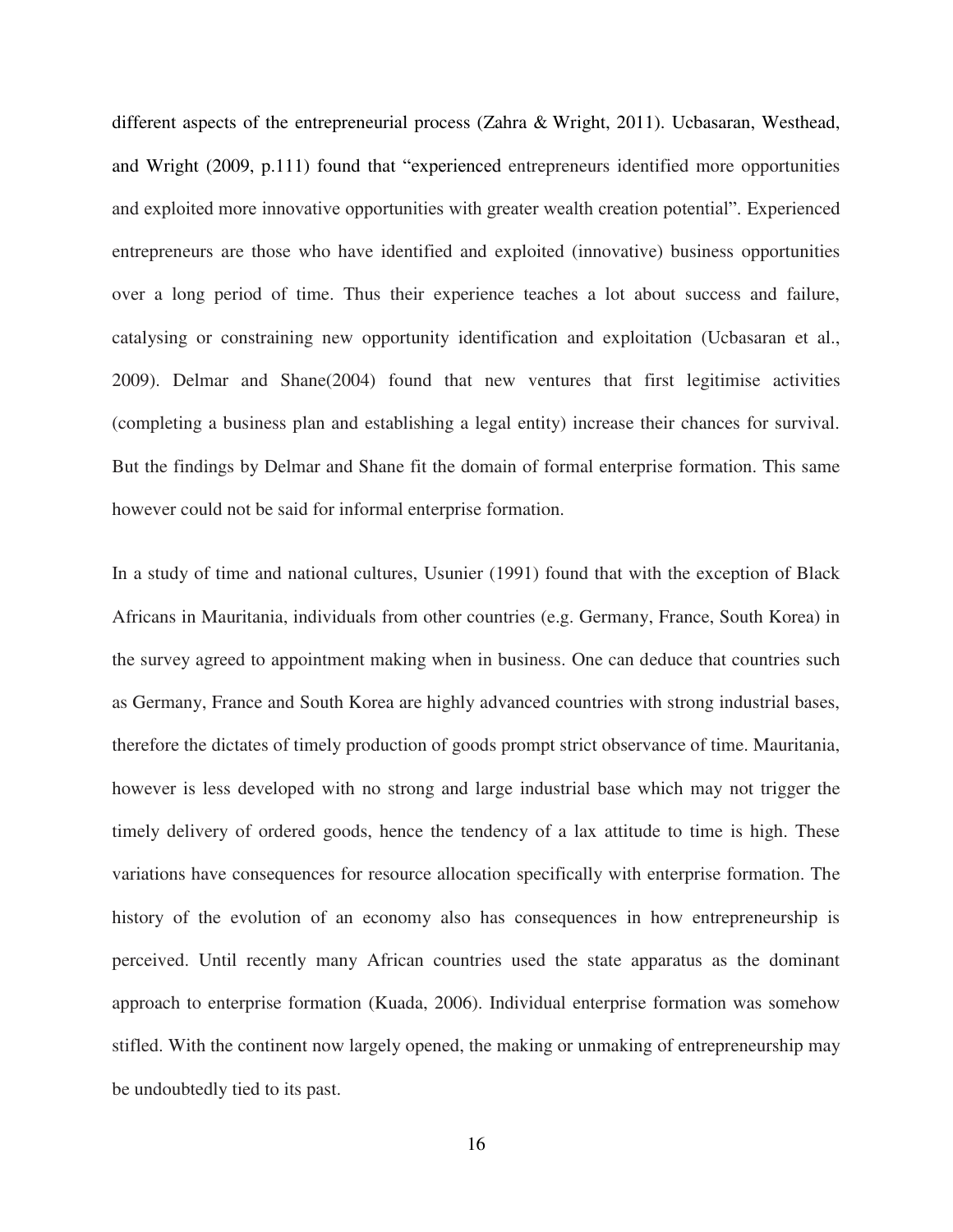#### *Business context*

Generally, as tabulated by Welter(2011), there are broad and specific categories in which the research reveals the business context. Broad categories included the industry and market. Specific examples include the stage of industry and market life-cycles, number and nature of competitors (Welter, 2011). The question by Rumelt (1991) that "how much does industry matter?" is useful to consider when placed in the context of entrepreneurial activities. Studies have shown that enterprise formation is largely influenced by the characteristics of the industry. Drawing from Siegfried and Evans' (1994)industry entry barriers and entry inducements, Dean, Brown, and Bamford (1998) empirically investigated enterprise formation based on the following entry barriers (sunk costs, industry concentration, vertical integration, excess capacity) and entry inducements (industry profitability, industry growth rate, niche dynamism, technological development and production differentiation). They found that these factors either served as entry barriers or inducements for small and large enterprise formation. Other studies have shown that a quick, efficient, and cost-effective business registration process enhances formal enterprise formation and registration (Klapper, Lewin, & Quesada Delgado, 2009). Similarly a business environment that has long bureaucracy may entice bribery and corruption for entrepreneurs with start-up intentions (Smallbone, Welter, Voytovich, & Egorov, 2010). Given the evidence, entrepreneurs may use the informal sector where the business formal business environment has little influence on start-up (See McDade & Spring, 2005).

#### *Social context*

Granovetter (1985) reminds us that an economy is structurally embedded in social networks that affect its functioning. To him, relational constituents such as social and emotional attachments,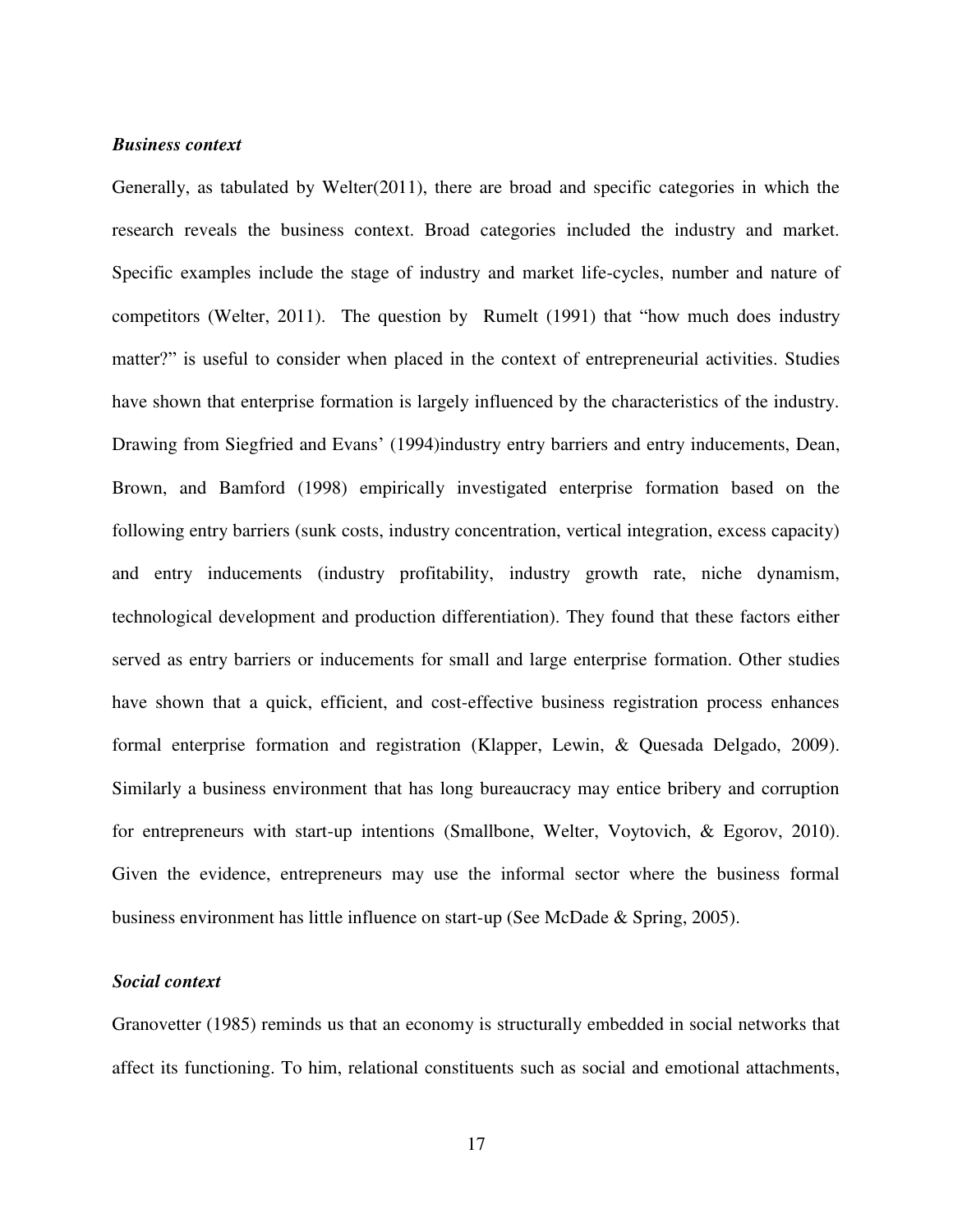information flows and general inter-personal processes contribute immensely to explaining the growth potentials of economic systems and entrepreneurial activities in different societies. These relationships provide a sense of obligations based on feelings of gratitude, respect and friendship, and their economic benefits include willingness of business partners to engage in joint resource creation and ability to leverage external resources by the aid of referrals, and lower costs of transactions due to lower monitoring costs. As Unger(1998)conceives it, social capital is simply a social infrastructure created by groups of individuals through their interactions over a fairly long period of time. Thus the social context covers the relationships between various actors (as inventors, incumbents, new firms, and other stakeholders) that influence the life cycle of the firm (Zahra & Wright, 2011). The literature also reveals that networks are relationships embedded in the social context. Denmark is a strong economy in the world, yet Dahl and Sorenson(2009) showed in a research that many entrepreneurs in Denmark prefer to establish business closer to family and friends and former employers than what advantages regional opportunities bring. Through interpersonal, family and household relationships, actors gain access to a pool of resources that are possessed by other actors (Hoang & Antoncic, 2003; Welter, 2011).

Previous studies on Africa showed the influence of interpersonal and family ties on entrepreneurship. McCormick et al.(1997) demonstrated that initial capital for micro enterprise start-up in custom tailors in Nairobi, Kenya sometimes combine savings with cash and gifts from spouses or other family members. While interpersonal and family ties may be useful, other studies show that they could simultaneously be a hindrance to enterprise formation or expansion. For instance authors have found that some entrepreneurs in Ghana establish businesses far away from their hometown to avoid family financial demands that stifle enterprise formation (Buame, 1996; Robson; Haugh, & Obeng, 2009). Thus, family ties (social networks) may serve as both an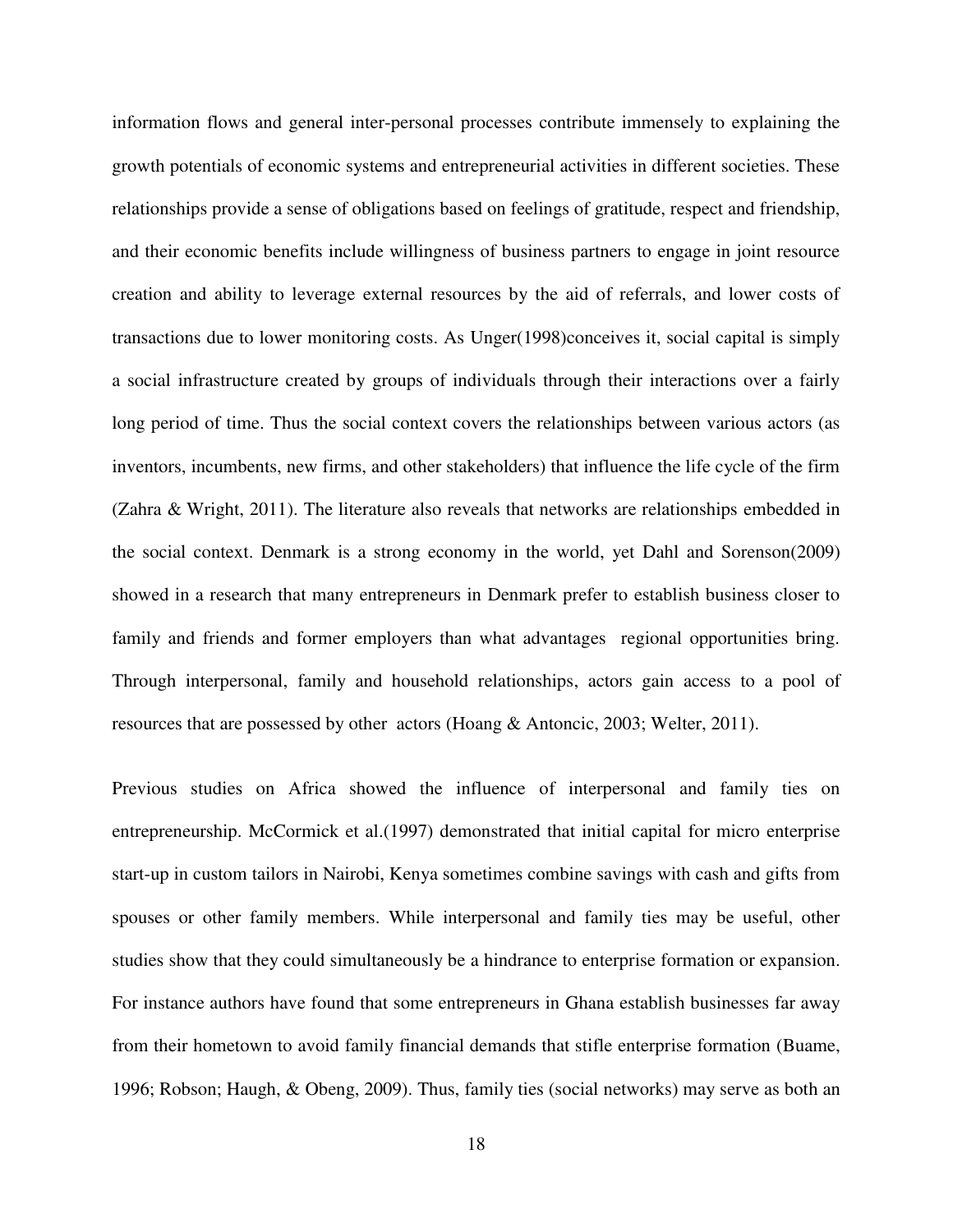asset and liability for enterprise formation. Work by Babatunde and Qaim (2009) in Nigeria informed that networks are not limited to the social. In their work they found that there are business owners who use political networks as form of opportunity exploitation. Following Zahra and Wright(2011), there are different types of networks in the social context which affect enterprise formation.

#### *Institutional context*

Scholars contend that an institutional context explains differences in enterprise formation and the changes in entrepreneurial activities (Zahra and Wright, 2011). Thus this context helps to explain "the birth rate, magnitude, and types of opportunities" and entrepreneurs' mode of exploitation for profit (Zahra and Wright, 2011; p.76). Previous studies have shown that factors such as government regulations, availability of necessary resources, and public policies tend to influence an entrepreneur's decision and ability to exploit opportunities (Cuero Acosta et al., 2017; Eckhardt & Ciuchta, 2008). These factors form part of what is generally termed the institutional context of business operations. The general understanding is that entrepreneurs require conditions that provide an opportune environment for their creativity to flourish and their business models to work effectively. For example, the regulatory systems in a country may promote or hinder entrepreneurship by shaping the level of risk involved in the formation and start of a business (Stenholm, Acs, & Wuebker, 2013). They also influence the level of access to resources required to create new businesses. While the regulatory system of a country or locality exerts a formal influence on business creation, a normative dimension (Scott, 2014) of the institutional context has the potential to shape entrepreneurship of the country in question. Stated differently, the institutional context is also composed of informal mechanisms such as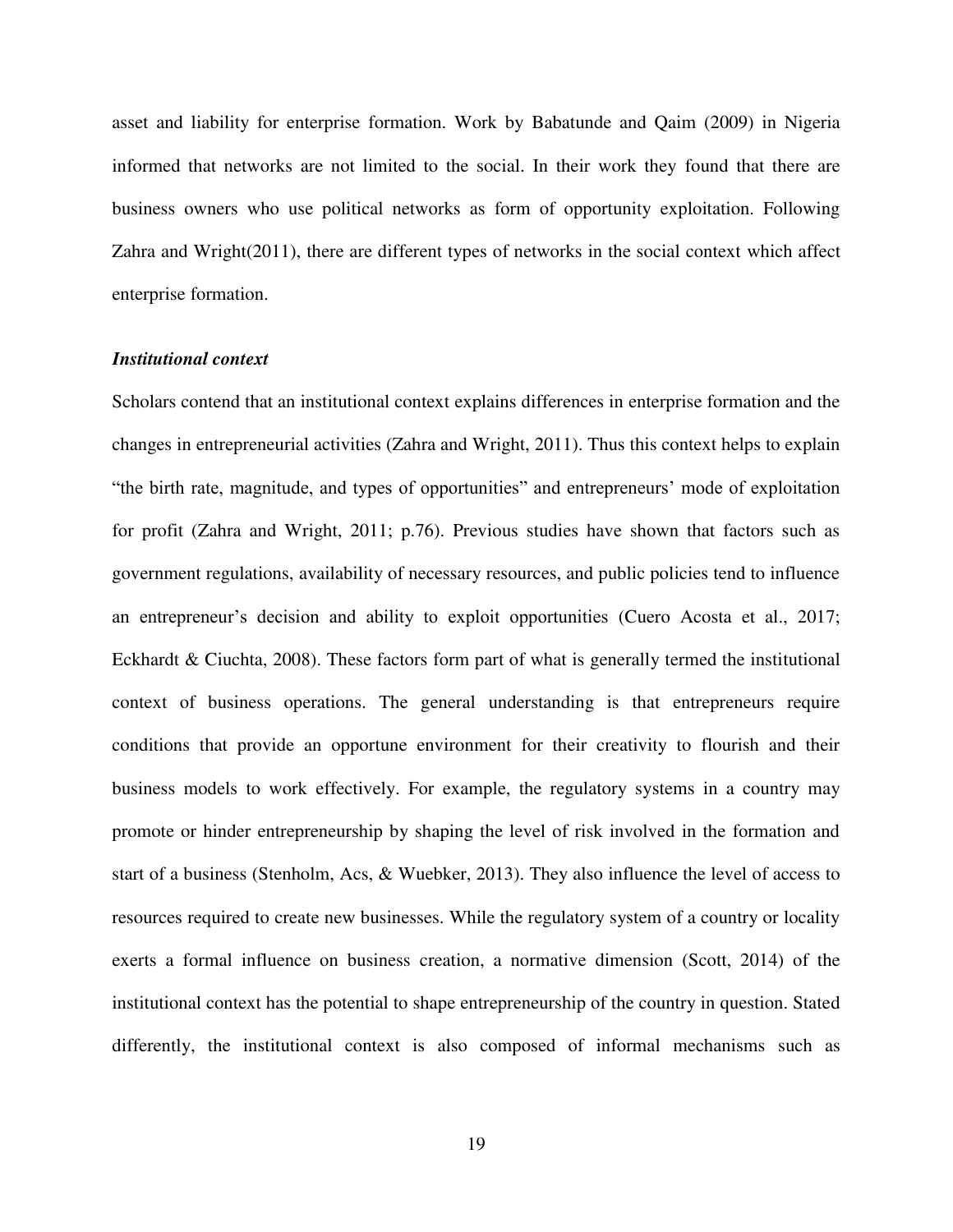"sanctions, taboos, customs, traditions, and codes of conduct" (North, 1991: p.97) enabling and constraining entrepreneurship.

#### *Rural and Urban Context*

Previous studies have shown that entrepreneurs' locational decisions are not always guided by rational considerations but rather by convenience and personal attachments (Dahl & Sorenson, 2009). Many tend to start their businesses in their "home" communities – i.e. places in which they have deep roots even when more favourable conditions exist elsewhere. It therefore makes sense for policymakers to create enabling environments for the emergence and growth of enterprises in all parts of a country in order to promote dispersed spatial distribution of growthoriented enterprises. Such promotional initiatives are even more important in Africa where there are concerns about rapid rural-urban migration and its contribution to the incidence of poverty in the urban areas (Tacoli, McGranahan, & Satterthwaite, 2015). There is evidence in the literature suggesting that non-farm entrepreneurial activities in the rural areas of Africa help reduce income disparities between rural and urban populations and therefore contribute to reduce youth incentive to migrate to urban areas (Awumbila, 2014). In addition, entrepreneurs such as traders and transport owners play the important role of creating rural-urban linkages and help decrease spatial economic disparities within individual countries.

Locational characteristics such as agro-climatic conditions and distance from urban areas, ports and markets tend to determine the types and varieties of enterprises that are established in the rural areas. For example, it has been suggested that the more favourable the agro-climatic conditions (e.g. better rainfall) the more likely it is to engage in trading activities(Reardon, Barrett, & Stamoulis, 2006). Similarly, the nearer a rural area is to an urban market the easier it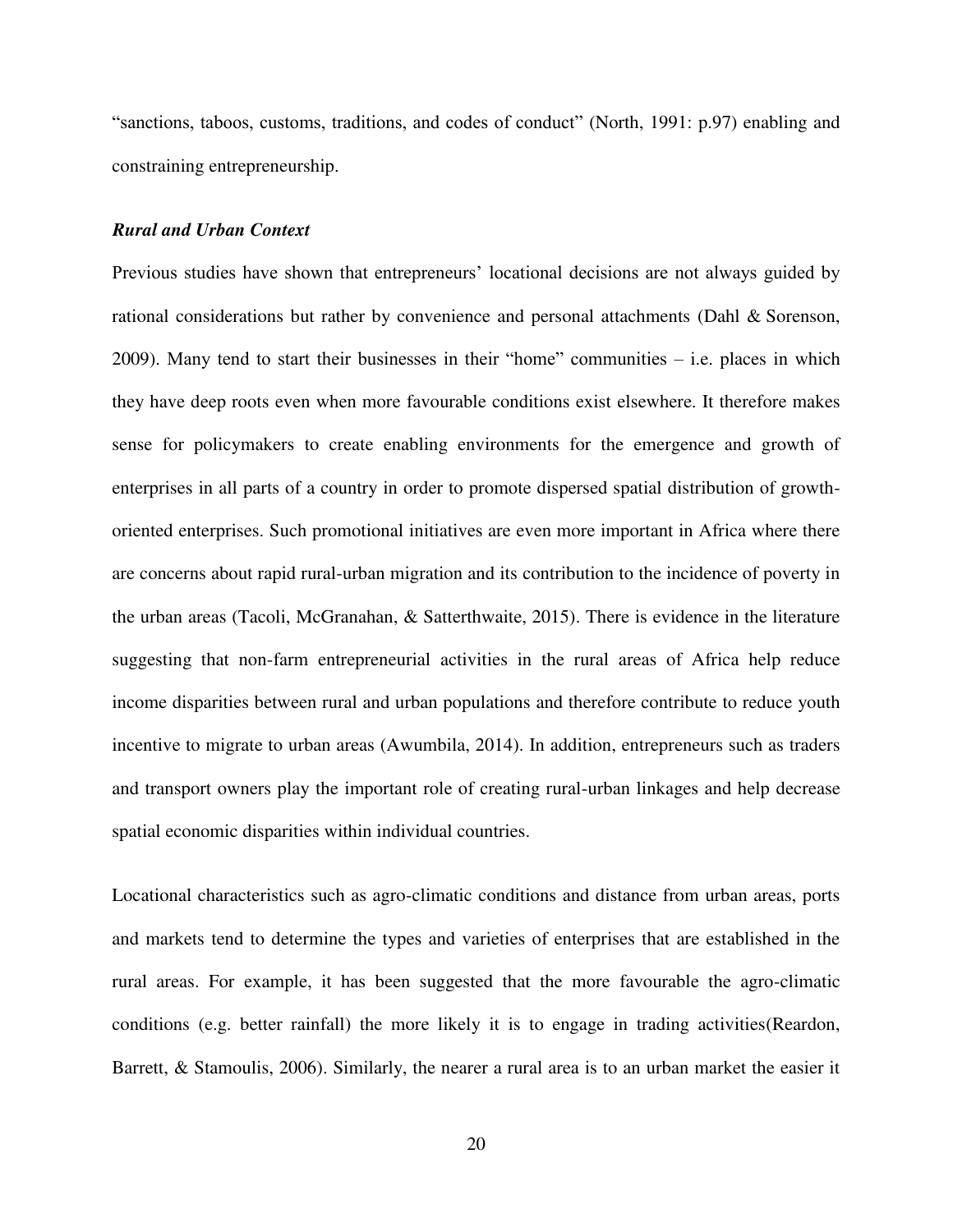is to establish enterprises that link rural and urban areas – e.g. small transport businesses and trading. Fafchamps and Shilpi (2003)suggest that the relationship between distance from an urban centre and the share of income from non-farm enterprises may be U-shaped. That is, the further a person lives away from an urban centre the lesser the probability that he will start a non-farm enterprise up to a point. The chances of creating such businesses increases again as the rural area becomes so isolated that urban-rural linkages tend to make lesser economic sense.

In terms of growth potentials, previous studies have shown that most of the rural non-farm enterprises are most often necessity-based. That is, heads of rural households find themselves pushed to start these businesses due to such factors as surplus labour in the households and seasonality of farming activities (Babatunde & Qaim, 2010). Therefore, the policy challenge is to create enabling environments for the emergence of growth-oriented entrepreneurs that can set positive and dynamic growth spiral in motion in the rural areas.

#### **An Integrated Framework**

A review by Shane(1997) showed that an enormous number of articles on the subject of entrepreneurship have been theorised and researched by authors from advanced economy contexts. To offer a developing economy perspective as a component of the encompassing subject, Kuada (2015) developed a classificatory framework of entrepreneurship which conceptualized different types of entrepreneurs in Africa. The author proposed a 2x2 framework based on creativity and motive. Four types of entrepreneurs are enlisted – survivalists, orphans, opportunists and lifestyle business owners, eye catchers. Survivalists are those known in the aforementioned literature as necessity-driven entrepreneurs. Orphans are also necessity-driven entrepreneurs who have real entrepreneurial intentions. They show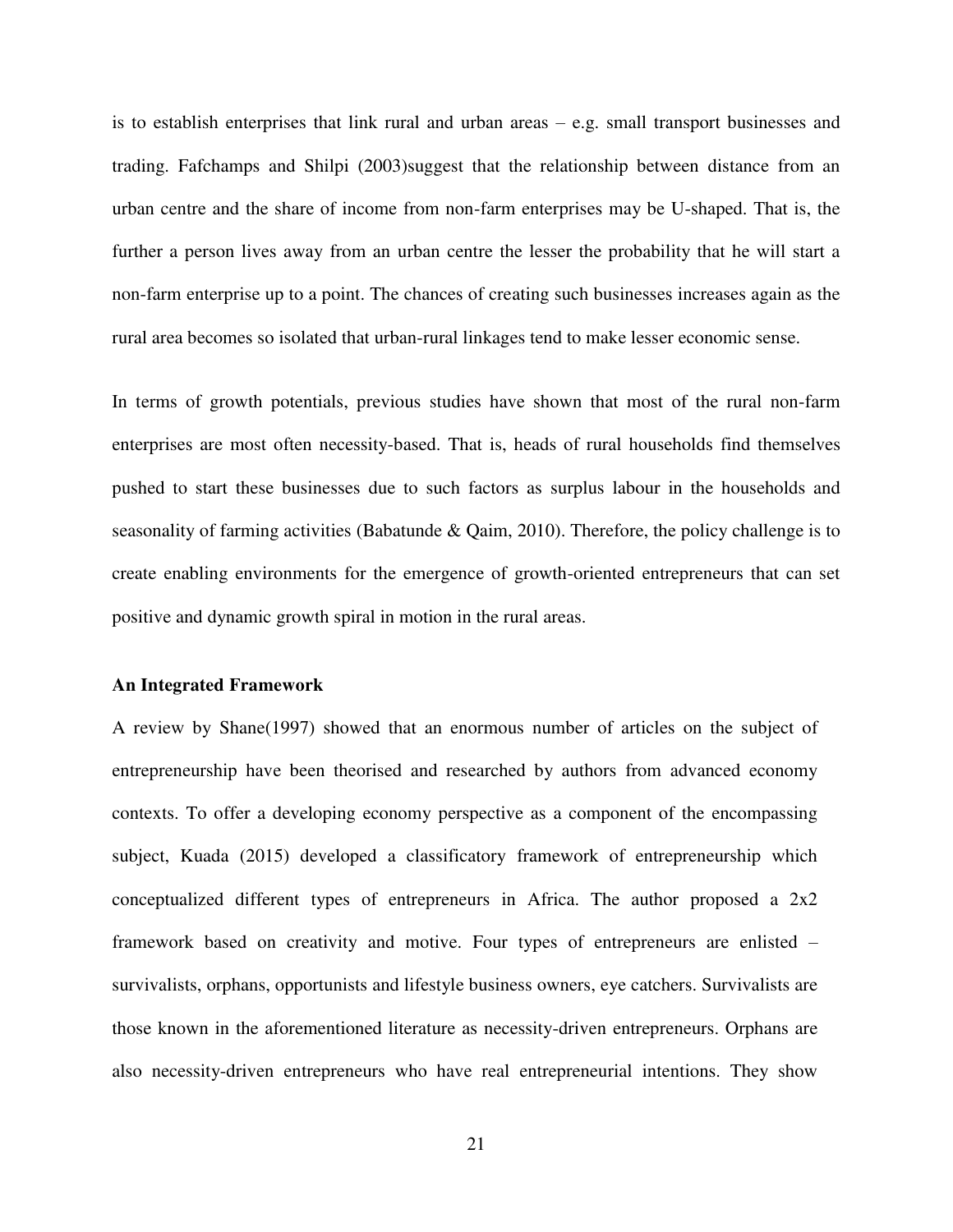promise by exhibiting marginal but significant innovations, nevertheless, they are resource constrained and/or unaware of available business support to fully unleash their creativity. Opportunists or lifestyle business owners leverage their position in political and social networks to take advantage of opportunities that present themselves while in these networks. They do not only identify opportunities in their networks, they also possess capabilities that enable them to exploit the entrepreneurial opportunities they see. However firm growth is not a key concern due to the lifestyle they enjoy. Thus opportunists and lifestyle business owners prefer to keep a status that allows them to keep their businesses below growth potentials. Eyecatchers have entrepreneurial intentions of growing their business and making profit. As the name speaks for itself, eye-catchers may initially be unknown and therefore support from their operational environments may at best be limited. They operate in high-entry barriers and possess phenomenal capabilities that are used for profitability in the future when business is set in motion.

Kuada's (2015) classificatory framework, in addition to other described types of entrepreneurs in aforementioned literature, offers insights into understanding the behaviour and motive of the entrepreneur. It places the entrepreneur in a social context but does not extend to different contextual dimensions discussed in this paper. Entrepreneurship scholars have opined the need for multi-level research about entrepreneurship (Low and Mcmillan, 1988). In line with this, the integrated framework in the current paper combines entrepreneurial behaviour and motive with the contextual dimensions discussed in the literature above. The purpose is to advance entrepreneurship research in Africa with a new approach that is extensive and informative.

22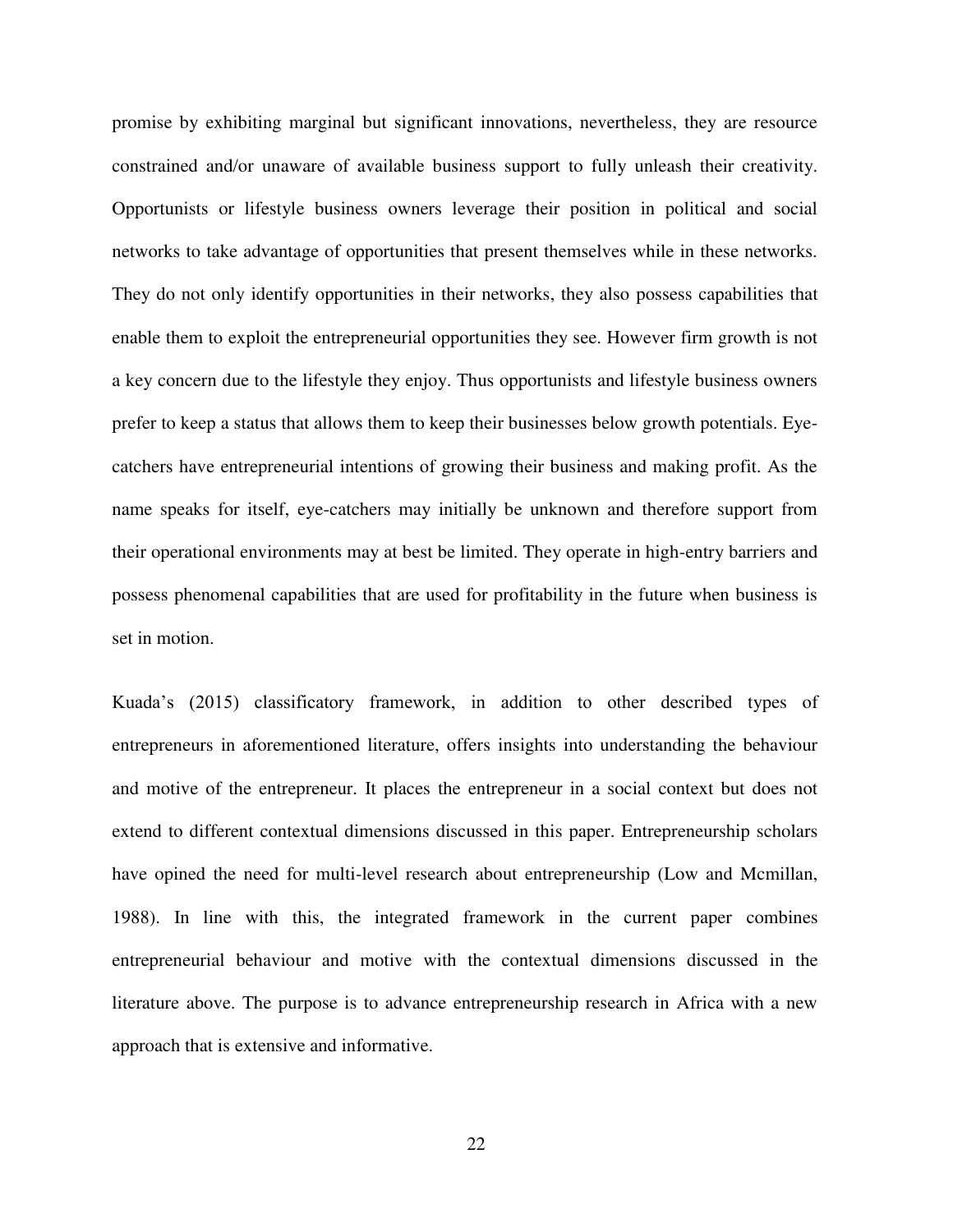

**Figure 1: An integrative framework for entrepreneurship research in Africa** 

Source: Kuada (2015) with modifications

### **Research agenda and policy considerations**

The integrative framework offers many opportunities to further study entrepreneurship research on many fronts. In line with this, research that seeks to investigate how a particular entrepreneur recognises entrepreneurial opportunities and/or establishes an enterprise in combination with one or more contextual factors will show the complexity of entrepreneurship across differential and related contexts. Such research will aid policy makers in Africa to deploy resources that fit the behavioural characteristics of entrepreneurs and the multilevel contexts they operate.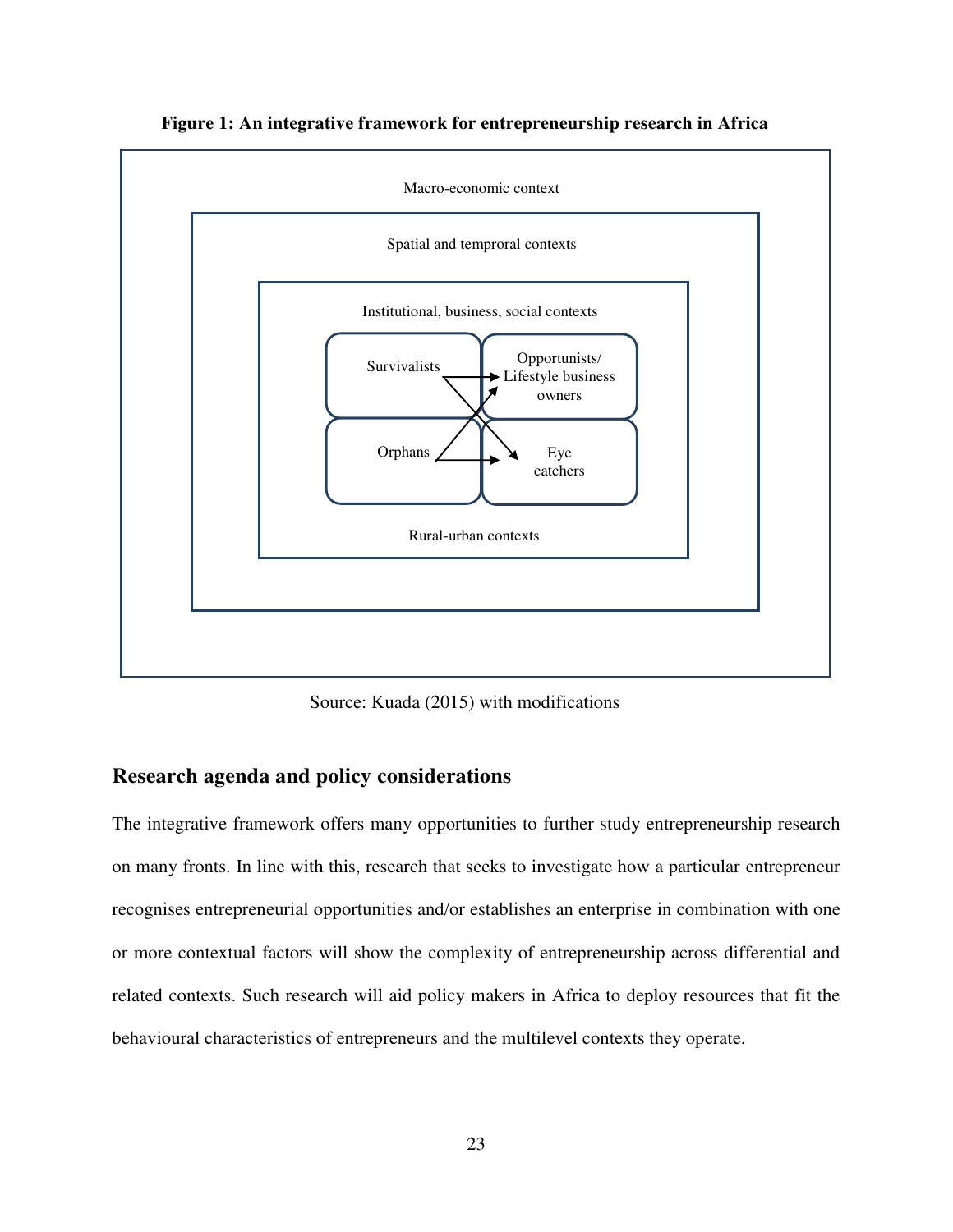In a future research proposal, Kuada (2015) elaborated that investigations into the types of entrepreneurs may produce other categories which will enrich our views on entrepreneurial activities. We welcome this by adding that a dynamic or static context may well facilitate or constrain the evolution of one type of entrepreneur into the other, what we term as 'graduated entrepreneurship'. For instance, a survival entrepreneur become a lifestyle business owner or an eye catcher not only based on purely intrinsic capabilities or skills on the part of the entrepreneur but also by the contextual dynamics in which they operate

Given a dynamic business context, the industry in which an entrepreneur starts a business may change when the institutional context favours or discriminates enterprise formation in a particular industry. For instance Asongu, le Roux, and Biekpe (2018)have shown that in many parts of Africa, there is a huge potential for enterprise formation in the mobile phone industry. But this requires that entrepreneurs be introduced to new knowledge in order to match the institutional context related to the ease of doing business. Thus research that investigates the relationship between various contexts and their influence on entrepreneurship in particular business sectors are welcome.

Entrepreneurship research in Africa which explicitly builds arguments within a temporal context is still woefully inadequate and at best few. Yet the history of Africa, which manifests a cocktail of developmental ideologies stand to provide enough resource to understand the evolution of entrepreneurship on the continent. In consonance with this, useful questions loom in the background. What similarities and differences exist between current entrepreneurs and those before the Cold War? Does the perception of time impact on the type of entrepreneurs the continent, country, region or locality produces? Are there rich sources of experience to tap from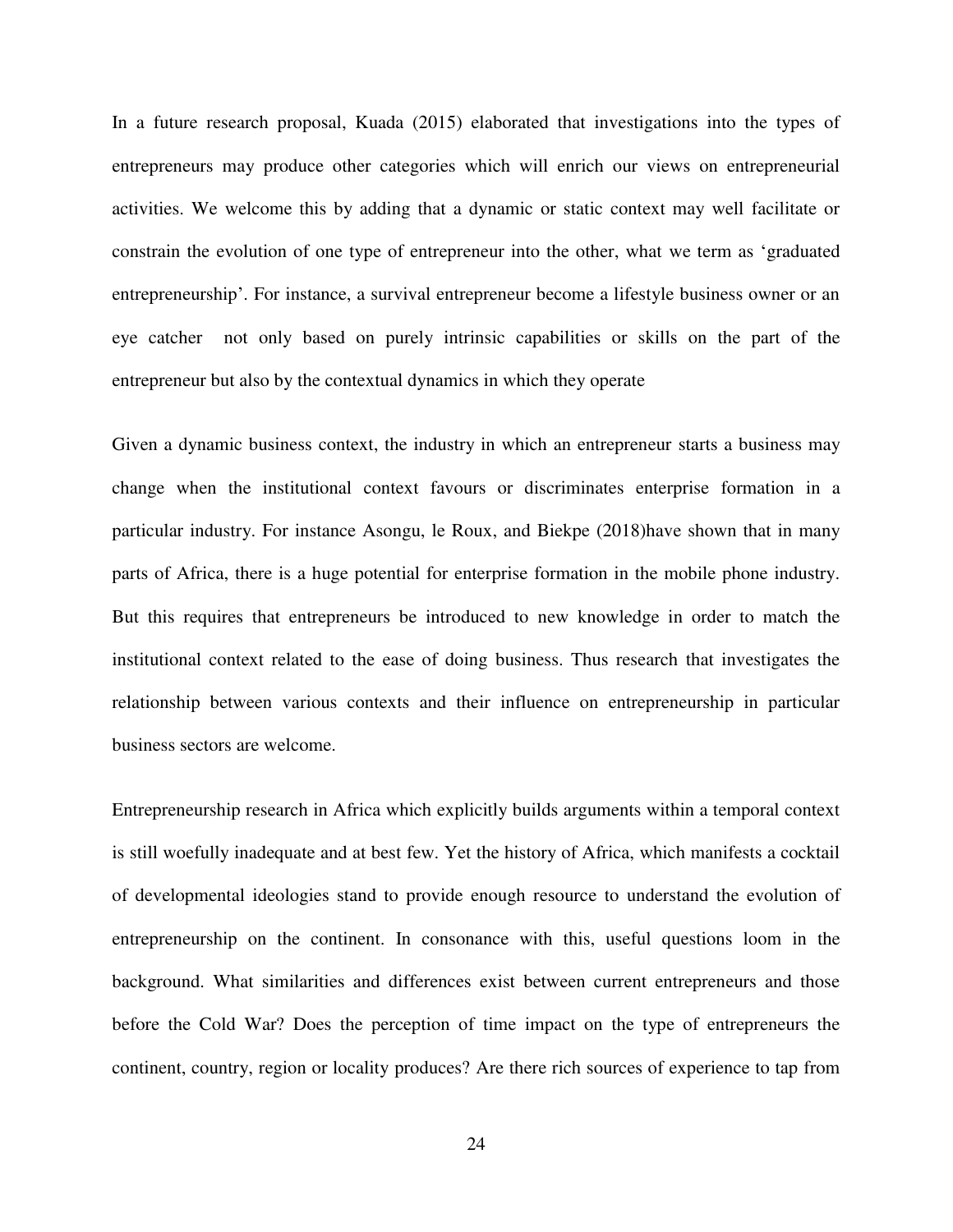African entrepreneurs who have conducted business over long periods of time? What led these entrepreneurs to succeed or fail? These and many other questions require empirical evidence when entrepreneurs and the temporal context are investigated. Such research will aid policy makers to make informed policies that embody history as an important resource in entrepreneurship development.

It has been mentioned earlier in the text, that some African entrepreneurs prefer to establish companies away from the hometown to avoid emotional stress from family members (Buame, 1996; Robson et al., 2009). Yet findings from Dahl and Sorenson(2009) showed that entrepreneurs in Denmark have a high propensity to establish companies close to family, friends and places of deep roots. While there are differences in the findings, we contend that context matter to understand why there are entrepreneurs characterized as survivalists, orphans, lifestylists or eye catchers. Stated differently, does context produce particular type of entrepreneurs? Such a research, we believe will guide policy makers in providing entrepreneurial support targeted at entrepreneurs in particular places.

Africa is huge and rich in diversity. Therefore different countries exhibit different modes of entrepreneurship behaviour embedded also in different contexts. Comparative research investigating similarities and differences in entrepreneurship across countries will offer robust generalization about entrepreneurship in Africa. This may prompt regional and continental institutions to rethink entrepreneurship support offered to various countries and the relevant focal points needed to avoid disjointed, ambiguous and unambitious support.

25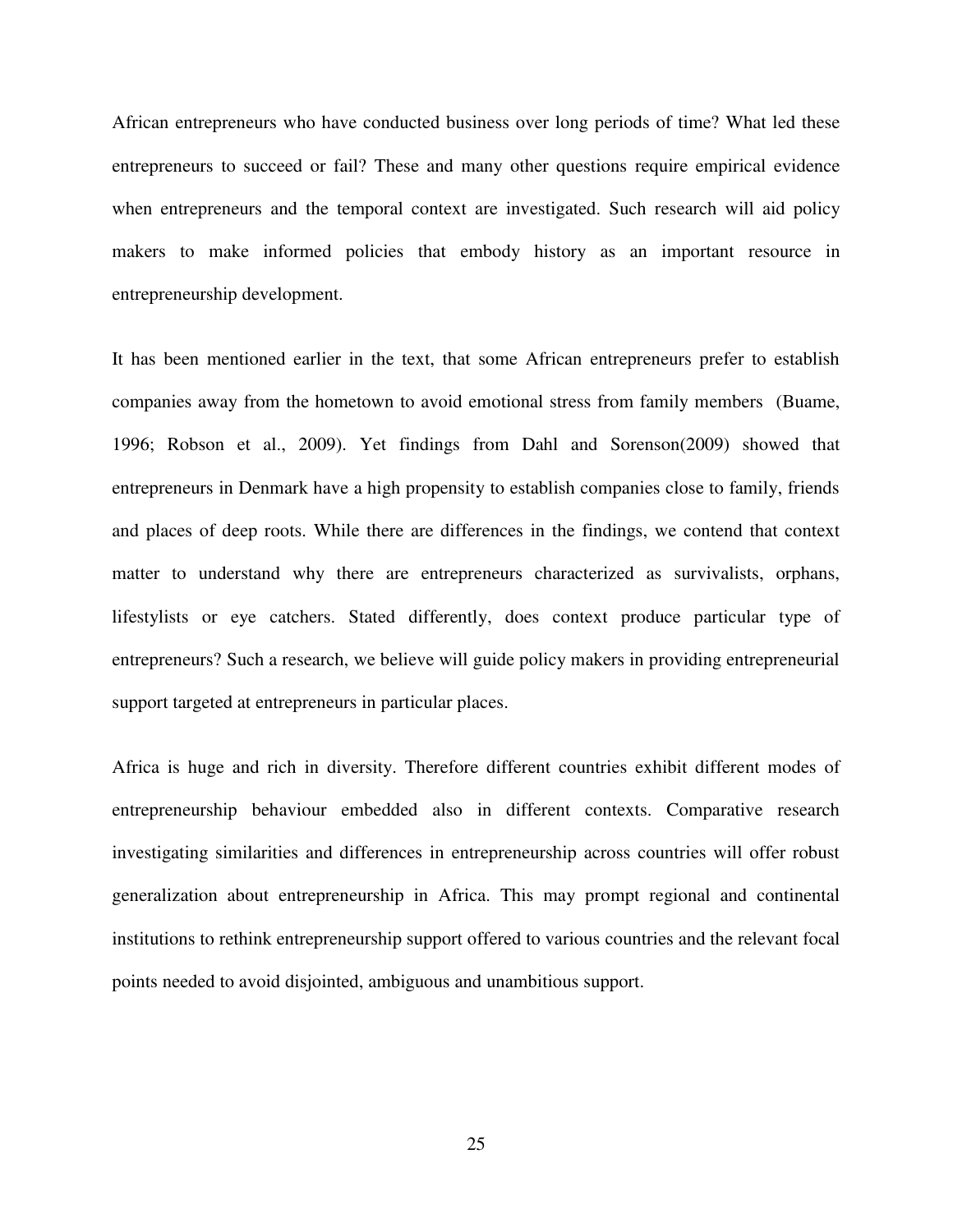#### **Conclusion**

Entrepreneurship immensely supports economies to develop and grow. In Africa this is even more needed, given that the continent is saddled with poverty. Therefore entrepreneurship research is necessary to ultimately inform policy makers of coordinated entrepreneurship support. In line with this, we have conceptualised a new integrative framework to enable us understand entrepreneurship better on the continent. The research agenda we propose are by no means exhaustive. We contend, however, that the framework will offer glean insights into entrepreneurship process and context. This will enrich theoretical, conceptual, methodological and policy perspectives that embody entrepreneurship research.

We believe that we have made our model open enough to allow future researchers to critically produce constructs and accompanying indicators that fit each context. In other words, each context dimension may entail detailed indicators carefully chosen for analytical rigour. Different contexts can be combined to study its relationship with a particular type of entrepreneur and their process of opportunity identification and exploitation. Nevertheless, we leave this to the discretion of the researcher.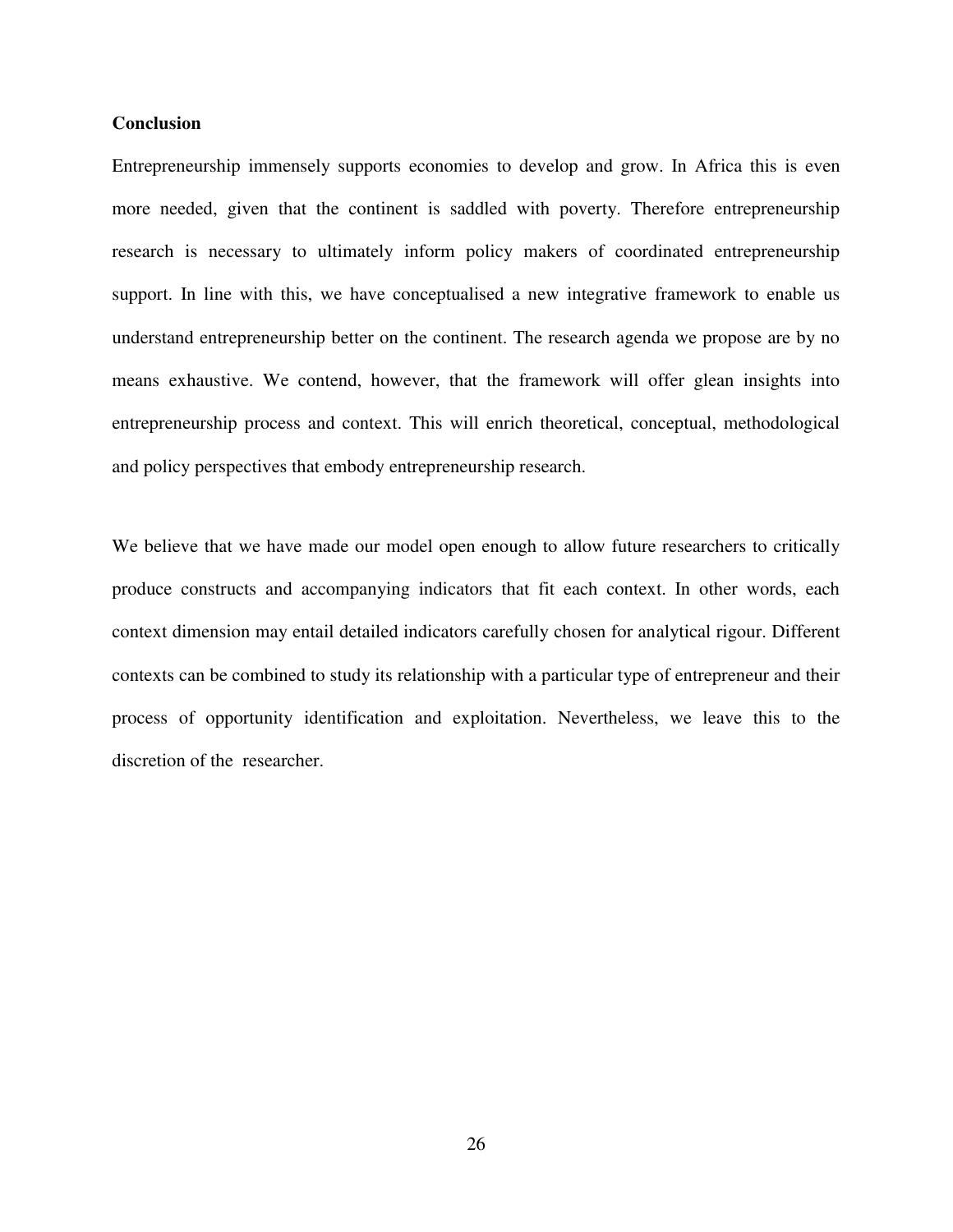#### **References**

Alvarez, S. A., Barney, J. B., & Newman, A. M. B. (2015). The poverty problem and the industrialization solution. *Asia Pacific Journal of Management, 32*(1), 23–37. doi:10.1007/s10490-014-9397-5

Asongu, S. A. (2013). How Would Population Growth Affect Investment in the Future?: Asymmetric Panel Causality Evidence for Africa. *African Development Review, 25*(1), 14–29. doi:10.1111/j.1467-8268.2013.12010.x

Asongu, S. A., & Tchamyou, V. S. (2016). The impact of entrepreneurship on knowledge economy in Africa. *Journal of Entrepreneurship in Emerging Economies, 8*(1), 101–131. doi:10.1108/JEEE-08-2015-0045

Asongu, S. A., Le Roux, S., & Biekpe, N. (2018). Enhancing ICT for environmental sustainability in sub-Saharan Africa. *Technological Forecasting and Social Change, 127,* 209–216. doi:10.1016/j.techfore.2017.09.022

Autio, E., & Fu, K. (2015). Economic and political institutions and entry into formal and informal entrepreneurship. *Asia Pacific Journal of Management, 32*(1), 67–94. doi:10.1007/s10490-014- 9381-0

Awumbila, M. (2014). *Linkages between Urbanization, Rural-Urban Migration and Poverty Outcomes in Africa*. Retrieved from [https://www.iom.int/sites/default/files/our\\_work/ICP/MPR/WMR-2015-Background-Paper-](https://www.iom.int/sites/default/files/our_work/ICP/MPR/WMR-2015-Background-Paper-MAwumbila.pdf)[MAwumbila.pdf](https://www.iom.int/sites/default/files/our_work/ICP/MPR/WMR-2015-Background-Paper-MAwumbila.pdf)

Babatunde, R. O., & Qaim, M. (2009). Patterns of income diversification in rural Nigeria: determinants and impacts. *Quarterly Journal of International Agriculture, 48*(4), 305–320.

Babatunde, R. O., & Qaim, M. (2010). Impact of off-farm income on food security and nutrition in Nigeria. *Food Policy, 35*(4), 303–311. doi:10.1016/j.foodpol.2010.01.006

Barr, A. (2000). Social Capital and Technical Information Flows in the Ghanaian Manufacturing Sector. *Oxford Economic Papers, 52*(3), 539–559.

Baumol, W. (1990). Entrepreneurship: Productive, Unproductive, and Destructive. *Journal of Political Economy, 98*(5), 893–921.

Baumol, W. J., & Strom, R. J. (2007). Entrepreneurship and economic growth. *Strategic Entrepreneurship Journal, 1*(3-4), 233–237. doi:10.1002/sej.26

Boyd, R. L. (2000). Survivalist Entrepreneurship among Urban Blacks during the Great Depression: A Test of the Disadvantage Theory of Business Enterprise. *Social Science Quarterly, 81*(4), 972–984.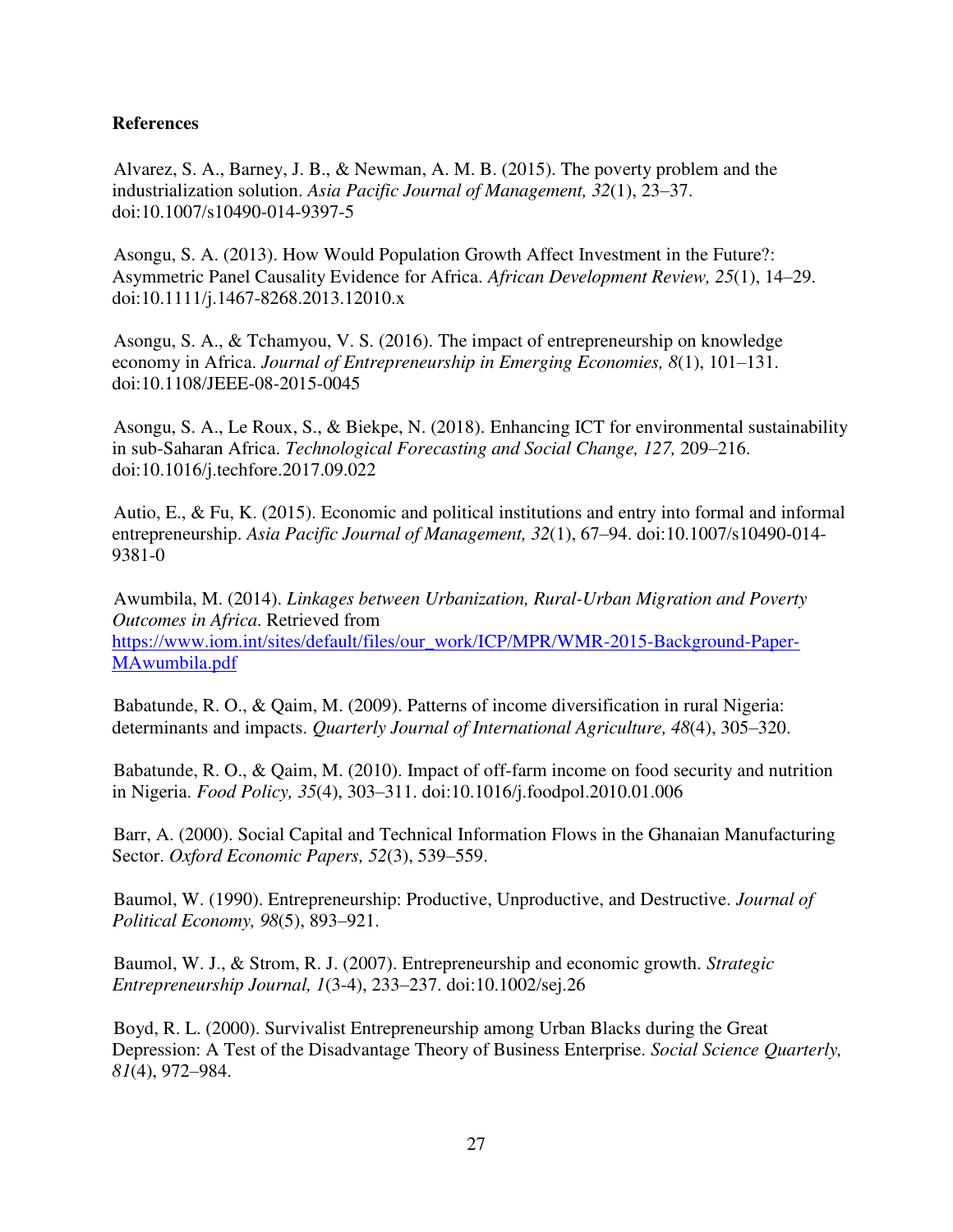Brixiová, Z., Ncube, M., & Bicaba, Z. (2015). Skills and Youth Entrepreneurship in Africa: Analysis with Evidence from Swaziland. *World Development, 67,* 11–26. doi:10.1016/j.worlddev.2014.09.027

Brockhaus, R. H., S. (1982). The psychology of the entrepreneur. In C. A. Kent, D. L. Sexton, & K. H. Vesper (Eds.), *Encyclopedia of Entrepreneurship* (pp. 39–52). Englewood Cliffs, NJ: Prentice-Hall.

Bruton, G. D., Ahlstrom, D., & Si, S. (2015). Entrepreneurship, poverty, and Asia: Moving beyond subsistence entrepreneurship. *Asia Pacific Journal of Management, 32*(1), 1–22. doi:10.1007/s10490-014-9404-x

Buame, S. K. (1996). *Entrepreneurship: A contextual perspective*. Lund, Sweden: Lund University Press.

Bürcher, S. (2017). Regional engagement of locally anchored firms and its influence on socioeconomic development in two peripheral regions over time. *Entrepreneurship & Regional Development, 29*(7-8), 692–714. doi:10.1080/08985626.2017.1330903

Carland, J. W., Hoy, F., Boulton, W. R., & Carland, J. A. C. (1984). Differentiating Entrepreneurs from Small Business Owners: A Conceptualization. *The Academy of Management Review, 9*(2), 354–359. doi:10.5465/AMR.1984.4277721

Carree, M., van Stel, A., Thurik, R., & Wennekers, S. (2002). Economic Development and Business Ownership: An Analysis Using Data of 23 OECD Countries in the Period 1976–1996. *Small Business Economics, 19*(3), 271–290. doi:10.1023/A:1019604426387

Chen, M.‐ H., & Yang, Y.‐ J. (2009). Typology and performance of new ventures in Taiwan. *International Journal of Entrepreneurial Behavior & Research, 15*(5), 398–414. doi:10.1108/13552550910982997

Cuero Acosta, Y. A., Adu-Gyamfi, R., Nabi, M. N. U., & Dornberger, U. (2017). Analysing the Role of Framework Conditions Influencing International Entrepreneurial Opportunity Identification Process. *Entrepreneurial Business and Economics Review, 5*(3), 9–29. doi:10.15678/EBER.2017.050301

Dahl, M. S., & Sorenson, O. (2009). The embedded entrepreneur. *European Management Review, 6*(3), 172–181. doi:10.1057/emr.2009.14

De Soto, H. de. (1989). *The Other Path: The Invisible Revolution in the Third World.* New York: Harper and Row.

Dean, T. J., Brown, R. L., & Bamford, C. E. (1998). Differences in large and small firm responses to environmental context: Strategic implications from a comparative analysis of business formations. *Strategic Management Journal, 19*(8), 709–728. doi:10.1002/(SICI)1097- 0266(199808)19:8<709::AID-SMJ966>3.0.CO;2-9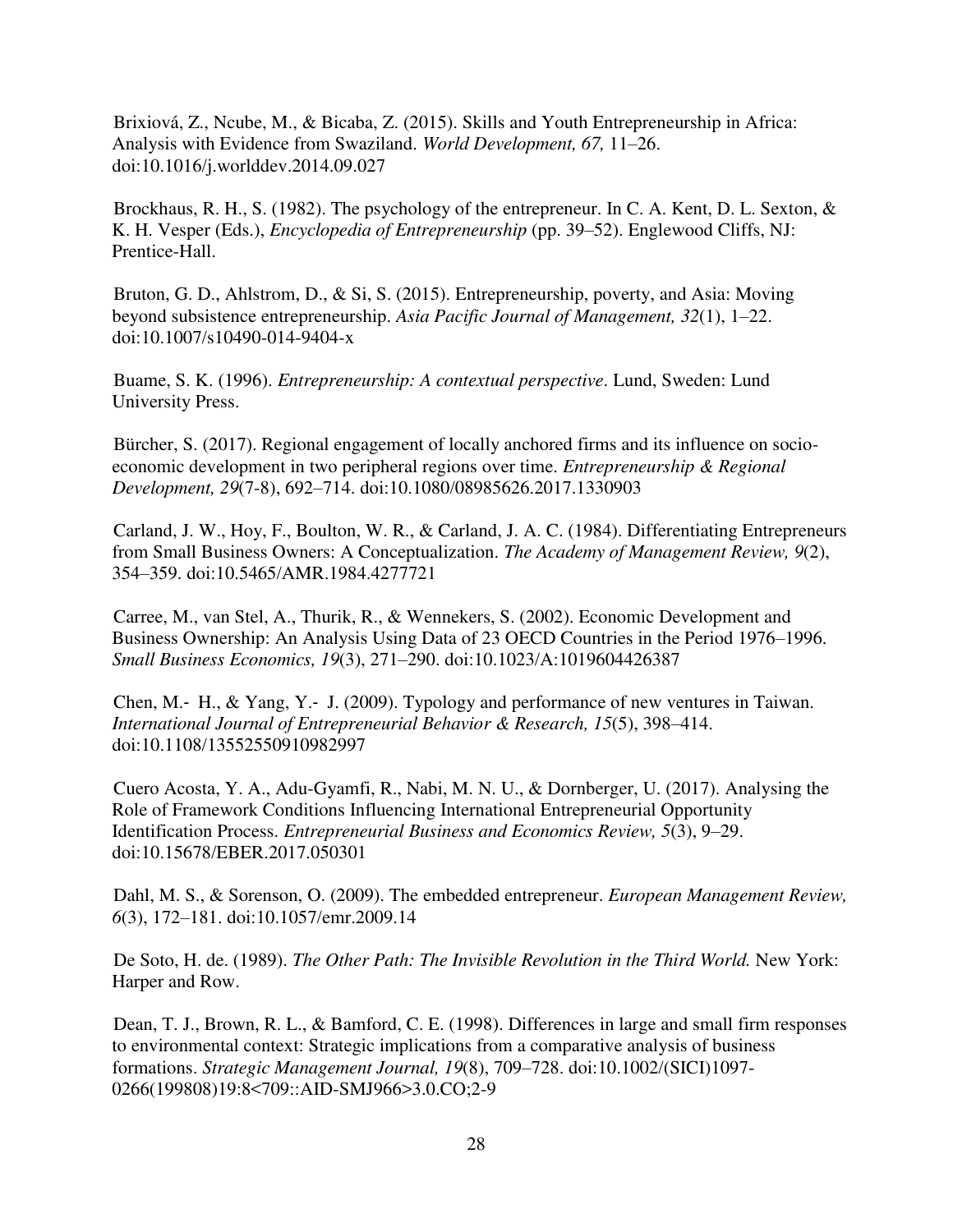Delmar, F., & Shane, S. (2004). Legitimating first: Organizing activities and the survival of new ventures. *Journal of Business Venturing, 19*(3), 385–410. doi:10.1016/S0883-9026(03)00037-5

Desai, S. (2010). Measuring Entrepreneurship in Developing Countries. In W. A. Naudé (Ed.), *Entrepreneurship and Economic Development* (Chapter 4). Basingstoke: Palgrave Macmillan.

Eckhardt, J. T., & Ciuchta, M. P. (2008). Selected variation: The population-level implications of multistage selection in entrepreneurship. *Strategic Entrepreneurship Journal, 2*(3), 209–224. doi:10.1002/sej.48

Eisenhardt, K. M., & Schoonhoven, C. B. (1990). Organizational Growth: Linking Founding Team, Strategy, Environment, and Growth Among U.S. Semiconductor Ventures, 1978-1988. *Administrative Science Quarterly, 35*(3), 504–529. doi:10.2307/2393315

Fafchamps, M., & Shilpi, F. (2003). The spatial division of labour in Nepal. *Journal of Development Studies, 39*(6), 23–66. doi:10.1080/00220380312331293577

Fafchamps, M., Teal, F., & Toye, J. (2001). *Towards a Growth Strategy for Africa.* 

Fitch, C. A., & Myers, S. L., J. (2000). Testing the Survivalist Entrepreneurship Model. *Social Science Quaterly, 81*(4), 985–991. Retrieved from<https://ssrn.com/abstract=1513136>

García-Cabrera, A., & Gracia Garcia-Soto, M. (2008). Cultural Differences and Entrepreneurial Behaviour: An Intra-Country Cross-Cultural Analysis in Cape Verde. *Entrepreneurship and Regional Development, 20.* doi:10.1080/08985620801912608

Gartner, W. B., Mitchell, T. R., & Vesper, K. H. (1989). A taxonomy of new business ventures. *Journal of Business Venturing, 4*(3), 169–186. doi:10.1016/0883-9026(89)90019-0

GEM. (2016/17). *Global Entrepreneurship Monitor: Global Report 2016/17.* GEM. (2017/18). *Global Entrepreneurship Monitor: Global Report 2017/18.* 

George, G., Rao-Nicholson, R., Corbishley, C., & Bansal, R. (2015). Institutional entrepreneurship, governance, and poverty: Insights from emergency medical response servicesin India. *Asia Pacific Journal of Management, 32*(1), 39–65. doi:10.1007/s10490-014-9377-9

Gërxhani, K. (2004). The Informal Sector in Developed and Less Developed Countries: A Literature Survey. *Public Choice, 120*(3/4), 267–300.

Gollin, D. (2008). Nobody's business but my own: Self-employment and small enterprise in economic development. *Journal of Monetary Economics, 55*(2), 219–233. doi:10.1016/j.jmoneco.2007.11.003

Granovetter, M. (1985). Economic Action and Social Structure: The Problem of Embeddedness. *American Journal of Sociology, 91*(3), 481–510. doi:10.2307/2780199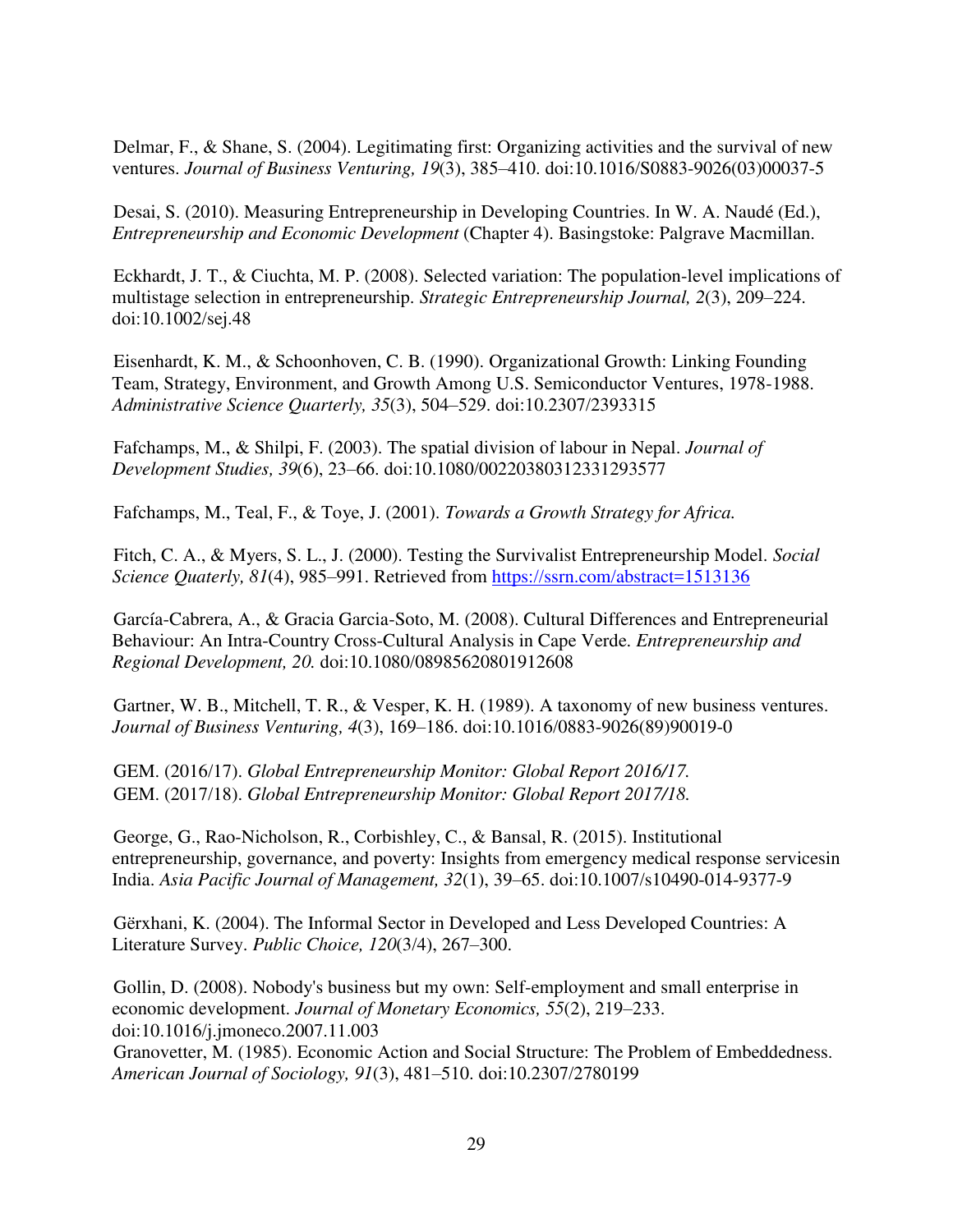Gurtoo, A., & Williams, C. C. (2009). Entrepreneurship and the informal sector. *Entrepreneurship and Innovation, 10*(1), 55–62. Retrieved from <https://ssrn.com/abstract=2290542>

Gutterman, A. S. (2016). *Entrepreneurship: A Library of Resources for Growth-Oriented Entrepreneurs*. Retrieved from<http://alangutterman.typepad.com/files/en---definitions-types-1.pdf>

Håkansson, H., & Snehota, I. (1997). *Developing relationships in business networks*. London: International Thomson Business Press.

Hoang, H., & Antoncic, B. (2003). Network-based research in entrepreneurship: A critical review. *Journal of Business Venturing, 18*(2), 165–187. doi:10.1016/S0883-9026(02)00081-2

Im, J., & Sun, S. L. (2015). Profits and outreach to the poor: The institutional logics of microfinance institutions. *Asia Pacific Journal of Management, 32*(1), 95–117. doi:10.1007/s10490-014-9398-4

Keating, A., & McLoughlin, D. (2010). The entrepreneurial imagination and the impact of context on the development of a new venture. *Industrial Marketing Management, 39*(6), 996–1009. doi:10.1016/j.indmarman.2010.06.019

Kelsey, D., & Le Roux, S. (2017a). Dragon Slaying with Ambiguity: Theory and Experiments. *Journal of Public Economic Theory, 19*(1), 178–197. doi:10.1111/jpet.12185

Kelsey, D., & Le Roux, S. (2017b). Strategic ambiguity and decision-making: An experimental study. *Theory and Decision, 45*(3), 215. doi:10.1007/s11238-017-9618-8

Klapper, L., Lewin, A., & Quesada Delgado, J. M. (2009). The Impact of the Business Environment on the Business Creation Process. *World Bank Policy Research Working Paper*, (4937), 1–19.

Kuada, J. (2006). Donor Intervention and Linkages in Ghana. In M. W. Hansen & H. Schaumburg-Müller (Eds.), *Transnational corporations and local firms in developing countries. Linkages and upgrading* (1st ed.). Copenhagen, Portland, OR: Copenhagen Business School Press; Distribution, North America, International Specialized Book Services.

Kuada, J. (2015). Entrepreneurship in Africa – a classificatory framework and a research agenda. *African Journal of Economic and Management Studies, 6*(2), 148–163. doi:10.1108/AJEMS-10- 2014-0076

Landau, L., & Gindrey, V. (2008). *Migration and population trends in Guateng province 1996- 2055.Migration Studies Working Paper Series #42*. Johannesburg: University of the Witwatersrand.

Landau, R. (1982). The innovative milieu. In S. B. Landstedt & E. W. J. Colglarzion (Eds.), *Managing Innovation: The Social Dimensions of Creativity, Invention, and Technology (pp. 53–*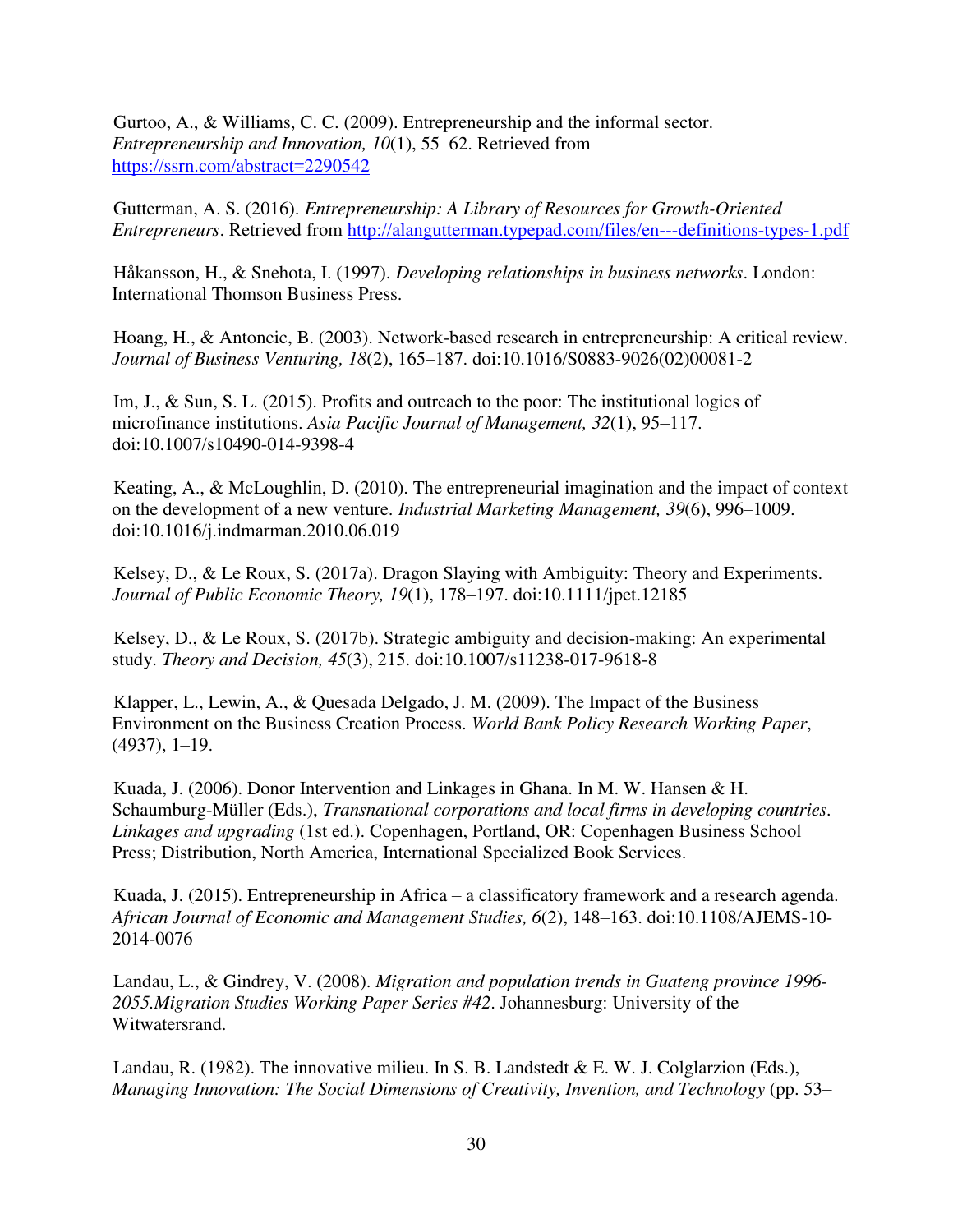74). New York, NY: Pergamon Press.

Lumpkin, G. T., & Dess, G. G. (1996). Clarifying the Entrepreneurial Orientation Construct and Linking It to Performance. *The Academy of Management Review, 21*(1), 135–172. doi:10.2307/258632

Low, M. B., & MacMillan, I. (1988). Entrepreneurship: Past research and future challenges. *Journal of Management, 35*, 139-161.

Lundvall, B.-ä., & Johnson, B. (2006). The Learning Economy. *Journal of Industry Studies, 1*(2), 23–42. doi:10.1080/13662719400000002

McClelland, D. C. (1987). Characteristics of Successful Entrepreneurs *The Journal of Creative Behavior, 21*(3), 219–233. doi:10.1002/j.2162-6057.1987.tb00479.x

McCormick, D. (1999). African Enterprise Clusters and Industrialization: Theory and Reality. *World Development, 27*(9), 1531–1551. doi:10.1016/S0305-750X(99)00074-1

McCormick, D., Kinyanjui, M. N., & Ongile, G. (1997). Growth and barriers to growth among Nairobi's small and medium-sized garment producers. *World Development, 25*(7), 1095–1110. doi:10.1016/S0305-750X(97)00015-6

McDade, B. E., & Spring, A. (2005). The 'new generation of African entrepreneurs': Networking to change the climate for business and private sector-led development. *Entrepreneurship & Regional Development, 17*(1), 17–42. doi:10.1080/0898562042000310714

Mirchandani, K. (1999). Feminist Insight on Gendered Work: New Directions in Research on Women and Entrepreneurship. *Gender, Work & Organization, 6*(4), 224–235. doi:10.1111/1468- 0432.00085

Nafukho, F. M., & Helen Muyia, M. A. (2010). Entrepreneurship and socioeconomic development in Africa: A reality or myth? *Journal of European Industrial Training, 34*(2), 96– 109. doi:10.1108/03090591011023961

Naudé, W. (2010). Entrepreneurship and Economic Development. In W. A. Naudé (Ed.), *Entrepreneurship and Economic Development* (Chapter 18). Basingstoke: Palgrave Macmillan.

North, D. C. (1991). Institutions. *The Journal of Economic Perspectives, 5*(1), 97–112.

North, D., & Smallbone, D. (2006). Developing entrepreneurship and enterprise in Europe's peripheral rural areas: Some issues facing policy-makers. *European Planning Studies, 14*(1), 41– 60. doi:10.1080/09654310500339125

Qian, H., & Jung, H. (2017). Solving the knowledge filter puzzle: Absorptive capacity, entrepreneurship and regional development. *Small Business Economics, 48*(1), 99–114. doi:10.1007/s11187-016-9769-y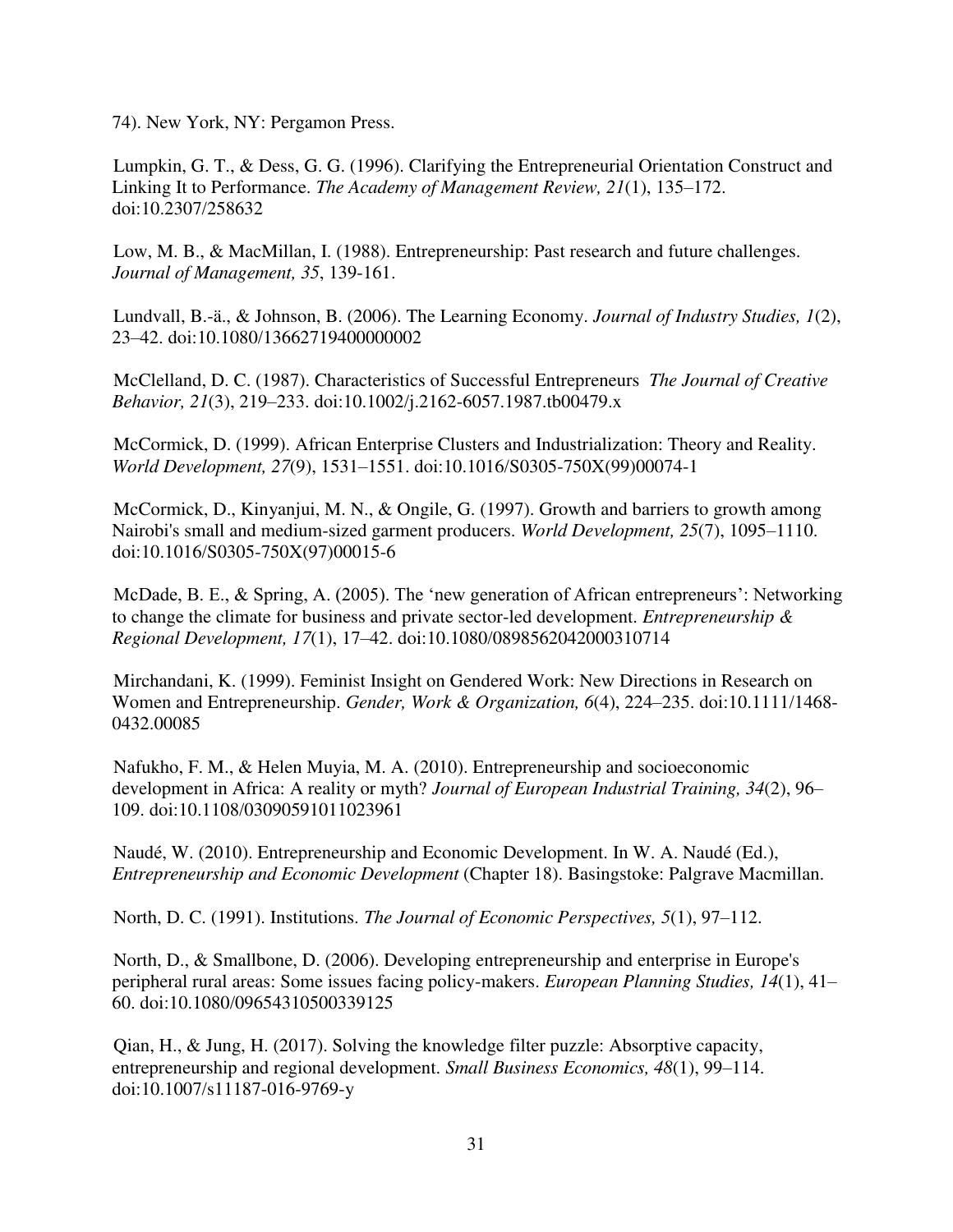Reardon, T., Barrett, C., & Stamoulis, K. (2006). *Household Income Diversification into Rural Non-Farm Activities*. Baltimore: Johns Hopkins University.

Rivera-Santos, M., Holt, D., Littlewood, D., & Kolk, A. (2015). Social Entrepreneurship in Sub-Saharan Africa. *Academy of Management Perspectives, 29*(1), 72–91. doi:10.5465/amp.2013.0128

Robson, P. J. A., Haugh, H. M., & Obeng, B. A. (2009). Entrepreneurship and innovation in Ghana: Enterprising Africa. *Small Business Economics, 32*(3), 331–350. doi:10.1007/s11187-008- 9121-2

Rugimbana, R. (2010). Business strategies for achieving sustainable development in Africa. *African Journal of Economic and Management Studies, 1*(2), 121–127. doi:10.1108/20400701011073446

Rugimbana, R., & Kojo Oseifuah, E. (2010). Financial literacy and youth entrepreneurship in South Africa. *African Journal of Economic and Management Studies, 1*(2), 164–182. doi:10.1108/20400701011073473

Rugimbana, R., Mensah, S.N.‐ A., & Benedict, E. (2010). Entrepreneurship training and poverty alleviation. *African Journal of Economic and Management Studies, 1*(2), 138–163. doi:10.1108/20400701011073464

Rumelt, R. P. (1991). How much does industry matter? *Strategic Management Journal, 12*(3), 167–185. doi:10.1002/smj.4250120302

Schoonhoven, C. B., Eisenhardt, K. M., & Lyman, K. (1990). Speeding Products to Market: Waiting Time to First Product Introduction in New Firms. *Administrative Science Quarterly, 35*(1), 177. doi:10.2307/2393555

Scott, W. R. (2014). W. Richard Scott (1995), Institutions and Organizations. Ideas, Interests and Identities. *M@n@gement, 17*(2), 136. doi:10.3917/mana.172.0136

Sexton, D. L., & Bowman, N. (1985). The entrepreneur: A capable executive and more. *Journal of Business Venturing, 1*(1), 129–140. doi:10.1016/0883-9026(85)90012-6

Shane, S. A. (1997). Who is Publishing the Entrepreneurship Research? *Journal of Management, 23*(1), 83–95. doi:10.1177/014920639702300105

Shane, S., & Venkataraman, S. (2000). THE PROMISE OF ENTREPRENEURSHIP AS A FIELD OF RESEARCH. *The Academy of Management Review, 25*(1), 217–226. doi:10.5465/AMR.2000.2791611

Si, S., Yu, X., Wu, A., Chen, S., Chen, S., & Su, Y. (2015). Entrepreneurship and poverty reduction: A case study of Yiwu, China. *Asia Pacific Journal of Management, 32*(1), 119–143. doi:10.1007/s10490-014-9395-7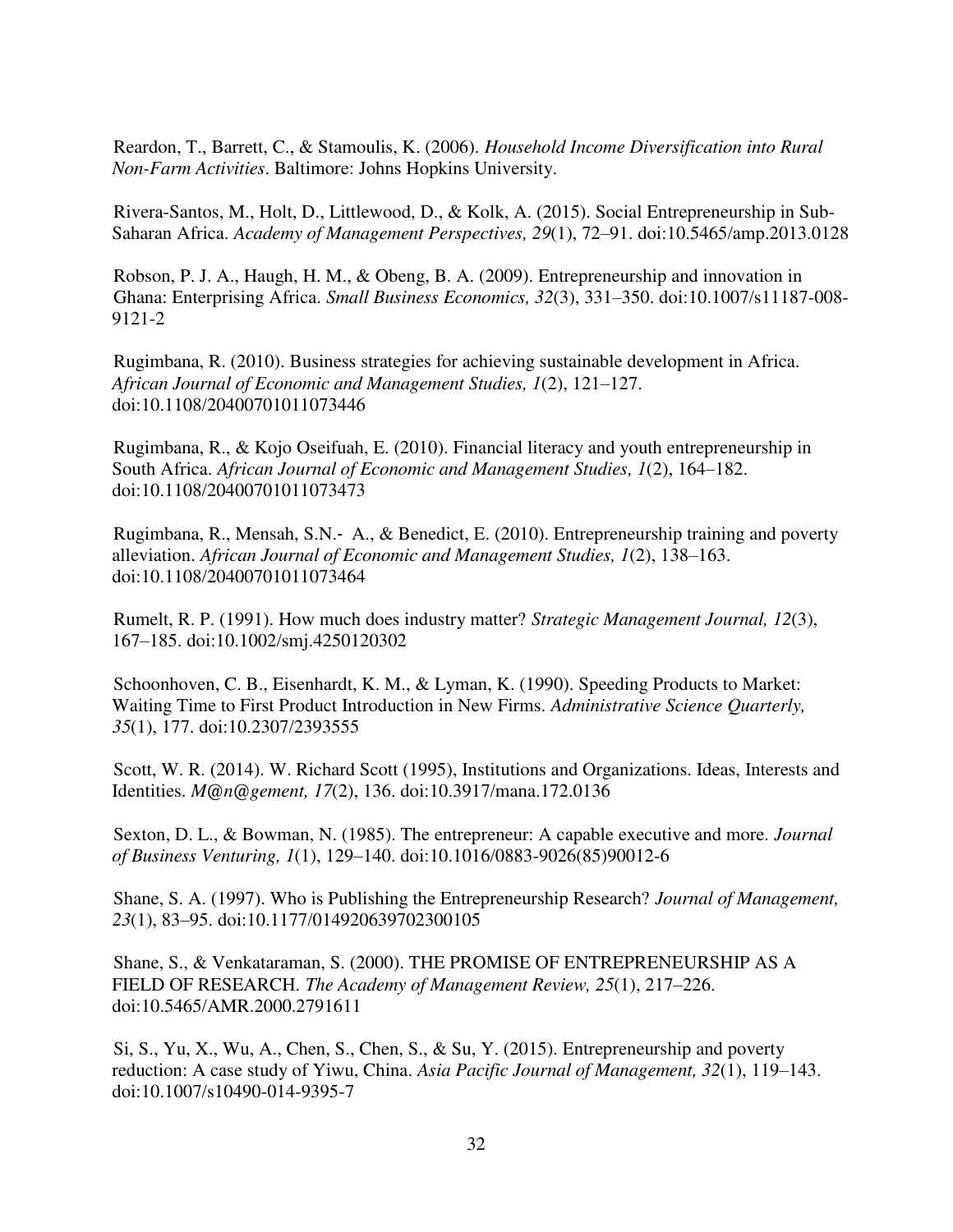SIEGFRIED, J. J., & EVANS, L. B. (1994). Empirical Studies of Entry and Exit: A Survey of the Evidence. *Review of Industrial Organization, 9*(2), 121–155.

Smallbone, D., Welter, F., Voytovich, A., & Egorov, I. (2010). Government and entrepreneurship in transition economies: The case of small firms in business services in Ukraine. *The Service Industries Journal, 30*(5), 655–670. doi:10.1080/02642060802253876

Smith, N. R. (1967). *The entrepreneur and his firm: The relationship between type of man and type of company*. East Lansing, MI: Bureau of Business and Economic Research, Michigan State University.

Stanworth, M. J. K., & Curran, J. (1976). GROWTH AND THE SMALL FIRM — AN ALTERNATIVE VIEW. *Journal of Management Studies, 13*(2), 95–110. doi:10.1111/j.1467- 6486.1976.tb00527.x

Stenholm, P., Acs, Z. J., & Wuebker, R. (2013). Exploring country-level institutional arrangements on the rate and type of entrepreneurial activity. *Journal of Business Venturing, 28*(1), 176–193. doi:10.1016/j.jbusvent.2011.11.002

Stevenson, H. H., & Jarillo, J. C. (1990). A Paradigm of Entrepreneurship: Entrepreneurial Management. *Strategic Management Journal, 11,* 17–27.

Steyaert, C., & Katz, J. (2004). Reclaiming the space of entrepreneurship in society: Geographical, discursive and social dimensions. *Entrepreneurship & Regional Development, 16*(3), 179–196. doi:10.1080/0898562042000197135

Tacoli, C., McGranahan, G., & Satterthwaite, D. (2015). *Urbanisation, rural–urban migration and urban poverty*. Retrieved from<http://pubs.iied.org/10725IIED>

Tchamyou, V. S. (2017). The Role of Knowledge Economy in African Business. *Journal of the Knowledge Economy, 8*(4), 1189–1228. doi:10.1007/s13132-016-0417-1

Ucbasaran, D., Westhead, P., & Wright, M. (2009). The extent and nature of opportunity identification by experienced entrepreneurs. *Journal of Business Venturing, 24*(2), 99–115. doi:10.1016/j.jbusvent.2008.01.008.

Unger, D. (1998). *Building Social Capital in Thailand*. Cambridge: Cambridge University Press.

Urban, B., Robert, V., & Gordon, S. (2011). Empirical evidence on opportunity recognition behaviours of informal traders. *African Journal of Business Management, 5*(24), 10080–10091. doi:10.5897/AJBM10.851

Usunier, J.-C. G. (1991). Business Time Perceptions and National Cultures: A Comparative Survey. *MIR: Management International Review, 31*(3), 197–217.